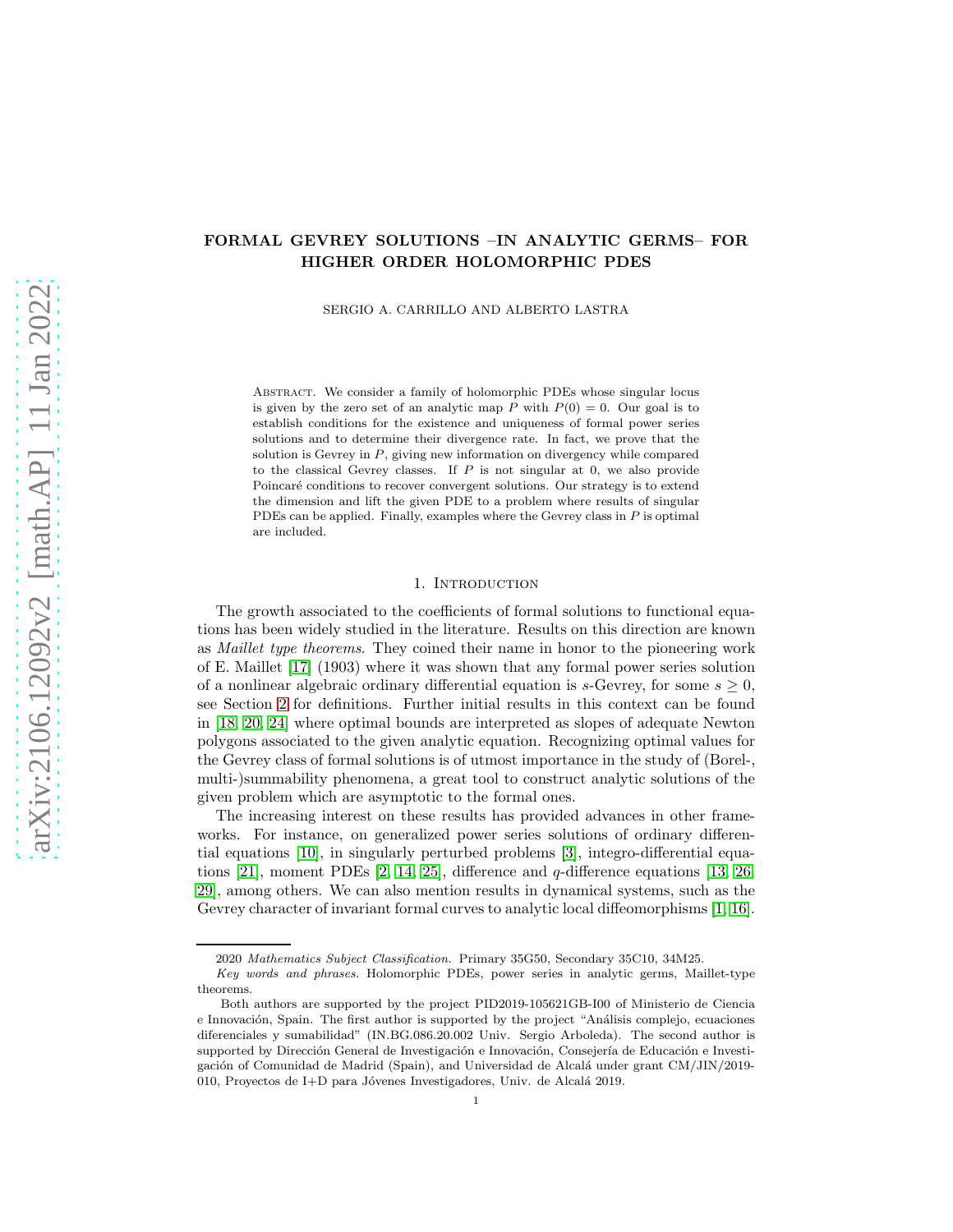Convergence and divergence (Maillet type) theorems have also been developed for singular holomorphic partial differential equations (of non-Kowalevski type, Fuchsian, of totally non-characteristic type, among others). A good account on these results can be found at Gerard and Tahara's book [\[9\]](#page-20-11) and the references therein. Moreover, optimal Gevrey bounds have been found for many families of PDEs in terms of slopes of adequate Newton polygons, see, e.g., [\[11,](#page-20-12) [12,](#page-20-13) [22,](#page-20-14) [23,](#page-20-15) [27\]](#page-21-4) and the recent work [\[15\]](#page-20-16). The topic is an active subject of research where many problems on summability of solutions remain open.

On the other hand, results on singular PDES are not directly applicable to other type of equations, for instance, mixing irregular singularities and singular perturbations. An interesting example is the family of doubly singular equations

<span id="page-1-0"></span>(1.1) 
$$
\epsilon^{\sigma} z^{r+1} \frac{\partial y}{\partial z} = f(z, \epsilon, y),
$$

where  $\sigma$  and r are positive integers and f is analytic at the origin. The equation exhibits an irregular singularity at  $z = 0$  and a singular behavior as  $\epsilon \to 0$ . In this case, the optimal Gevrey type is only revealed when the equation is considered in the variable  $t = z^r \epsilon^{\sigma}$ . In fact, the relation between true solutions asymptotic to formal ones was answered in [\[4\]](#page-20-17) with the development of monomial summablity. Later on, the extension of this notion to more variables led naturally to the study of equations of type

<span id="page-1-1"></span>(1.2) 
$$
\epsilon^{\sigma} x_1^{\alpha_1} \cdots x_n^{\alpha_n} \left( \lambda_1 x_1 \frac{\partial y}{\partial x_1} + \cdots + \lambda_n x_n \frac{\partial y}{\partial x_n} \right) = f(x, \epsilon, y),
$$

where  $\lambda_1, \ldots, \lambda_n > 0$ . This system is the higher dimension analogue to equation [\(1.1\)](#page-1-0). In this case, the optimal Gevrey type is obtained working with the variable  $t = e^{\sigma} x_1^{\alpha_1} \cdots x_n^{\alpha_n}$ . Moreover, novel results on the monomial summability of formal solutions are available in this framework [\[5\]](#page-20-18), see also [\[28\]](#page-21-5) for the case  $\alpha_j = 0$ .

Recently, the foundations of asymptotic expansions and summability with respect to an arbitrary analytic germ  $P : (\mathbb{C}^d, 0) \to 0$  such that  $P(0) = 0$  were established in [\[19\]](#page-20-19). In particular, P-k-Gevrey series were defined and systematized. Roughly speaking, a formal power series  $\hat{y} \in \mathbb{C}[[x]], x = (x_1, \ldots, x_d)$  is P-k-Gevrey if it can be written as

<span id="page-1-3"></span>(1.3) 
$$
\widehat{y} = \sum_{n=0}^{\infty} y_n P^n, \quad \text{where } \sup_{x \in D} |y_n(x)| \leq C A^n n!^k,
$$

for some constants  $C, A > 0$ , and where the coefficients  $y_n$  are holomorphic in a common polydisc  $D \subseteq \mathbb{C}^d$  centered at the origin. This concept captures the idea of measuring the divergence of a series using the leading variable  $t = P(x)$ . Moreover, it gives more precise information on the divergence rate of  $\hat{y}$ , inaccessible when only working with  $x_1, \ldots, x_d$  separately.

<span id="page-1-2"></span>In this setting, we can pose in greater generality the family of problems

(1.4) 
$$
P(x)L_1(y) = F(x, y), \qquad L_1 := a_1(x)\partial_{x_1} + \cdots a_d(x)\partial_{x_d},
$$

with analytic coefficients, which include equations  $(1.1)$  and  $(1.2)$  as particular cases. The key point to obtain existence and uniqueness of formal solutions of [\(1.4\)](#page-1-2) is that

P divides 
$$
L_1(P)
$$
.

Geometrically, this condition means that the local hypersurface  $Z_P := \{x \in (\mathbb{C}^d, 0) :$  $P(x) = 0$  is invariant under the vector field  $L_1$ . In this case, the solution turns out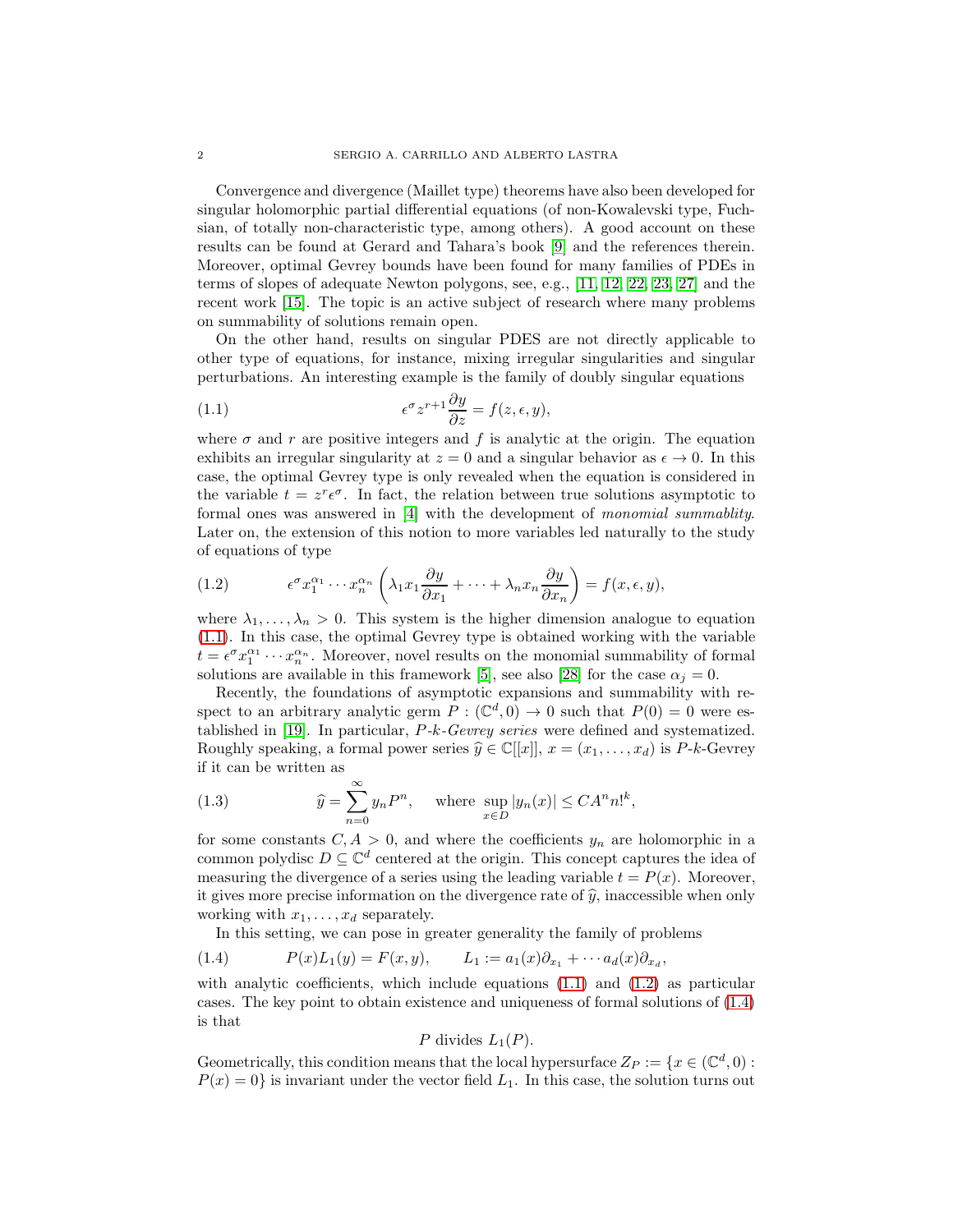to be P-1-Gevrey, as it was proved in [\[6,](#page-20-20) Theorem 1]. Surprisingly, this recovered many cases on the Gevrey class of formal power series solutions of ODEs and PDEs that have been treated in the literature. Finally, results of this sort are a first step to approach Borel P-summability which is a difficult phenomenon far from being understood, see [\[19,](#page-20-19) [7\]](#page-20-21).

The aim of this paper is to study a higher order analogue to [\(1.4\)](#page-1-2), where once again, known results in the theory of singular PDEs fail to provide optimal bounds for the Gevrey type of formal solutions. For positive integers  $d, N, k$ , and complex coordinates  $x = (x_1, \ldots, x_d) \in (\mathbb{C}^d, 0)$  and  $y = (y_1, \ldots, y_N) \in \mathbb{C}^N$ , we pose the system of PDEs

<span id="page-2-0"></span>(1.5) 
$$
P(x)^{k} L_{k}(y)(x) + \cdots + P(x)L_{1}(y)(x) = F(x, y).
$$

F is a  $\mathbb{C}^N$ -valued holomorphic map defined near  $(0,0) \in \mathbb{C}^d \times \mathbb{C}^N$ , and

<span id="page-2-2"></span>(1.6) 
$$
L_j := \sum_{|\alpha|=j} a_{\alpha}^{(j)}(x) \partial_{\alpha}, \qquad j=1,\ldots,k,
$$

are differential operators of order j with holomorphic coefficients  $a_{\alpha}^{(j)}$  near  $0 \in \mathbb{C}^d$ , see below for notations. Note that if x approaches  $Z_P$ , the nature of [\(1.5\)](#page-2-0) changes from differential to implicit one. Moreover, if the linear part of  $F$  at the origin  $D_{\nu}F(0,0)$  is an invertible matrix, P cannot be canceled from [\(1.5\)](#page-2-0), so its zero set is a non-removable singular part of the equation. We mention that this equation is also inspired in its simple one-dimensional analogue

$$
\tau^k b_k(\tau) \partial_\tau^k(u) + \cdots + \tau b_1(\tau) \partial_\tau(u) = f(\tau, u),
$$

familiar from point of view of Borel summability.

The previous work [\[6\]](#page-20-20) studied equation [\(1.4\)](#page-1-2) by direct recurrences, based on generalized Weierstrass division algorithms, and used modified Nagumo norms [\[3\]](#page-20-4) to establish the Gevrey type in P of  $\hat{y}$ . However, this approach left several questions opened. First, do formal solutions of these equations admit a canonical expansion in power series of  $P$ ? Second, is it possible to treat the families  $(1.4)$  with the standard methods for nonlinear singular PDEs and Newton polygons? Here we answer both questions affirmatively for the more general equation [\(1.5\)](#page-2-0). The method we explore here consists of adding a time variable  $t \in (\mathbb{C}, 0)$  to lift  $(1.5)$ to a system of PDEs in  $t$  and  $x$ . The new system will have a unique solution of the form  $\widehat{W}(t,x) = \sum_{n=0}^{\infty} y_n t^n$ , where the  $y_n$  are as in [\(1.3\)](#page-1-3). This trick produces an equation were known results on singular PDEs can be effectively used to find the Gevrey order in t of  $\hat{W}$ , and thus the P-Gevrey order of  $\hat{y}(x) = \hat{W}(P(x), x)$ . Since the lifted equation determines the coefficients  $y_n$  naturally, this procedure guarantees a canonically decomposition of  $\hat{y}$  as a power series in P. The idea was suggested in [\[6\]](#page-20-20) by anonymous referees to whom we thank for their contribution.

<span id="page-2-1"></span>To state our results, we associate to  $L_j$  and P the holomorphic function

$$
(1.7) \qquad L_j^{\star}(P) := \sum_{|\alpha|=j} a_{\alpha}^{(j)}(x) (\partial_{x_1} P)^{\alpha_1} \dots (\partial_{x_d} P)^{\alpha_d}, \qquad j=1,\dots,k.
$$

In particular,  $L_1^*(P)$  is simply  $L_1(P)$ , but for  $j \geq 2$  these expressions generally differ. It turns out that these functions contain the key that leads to the existence, uniqueness, and Gevrey order for formal solutions of [\(1.5\)](#page-2-0).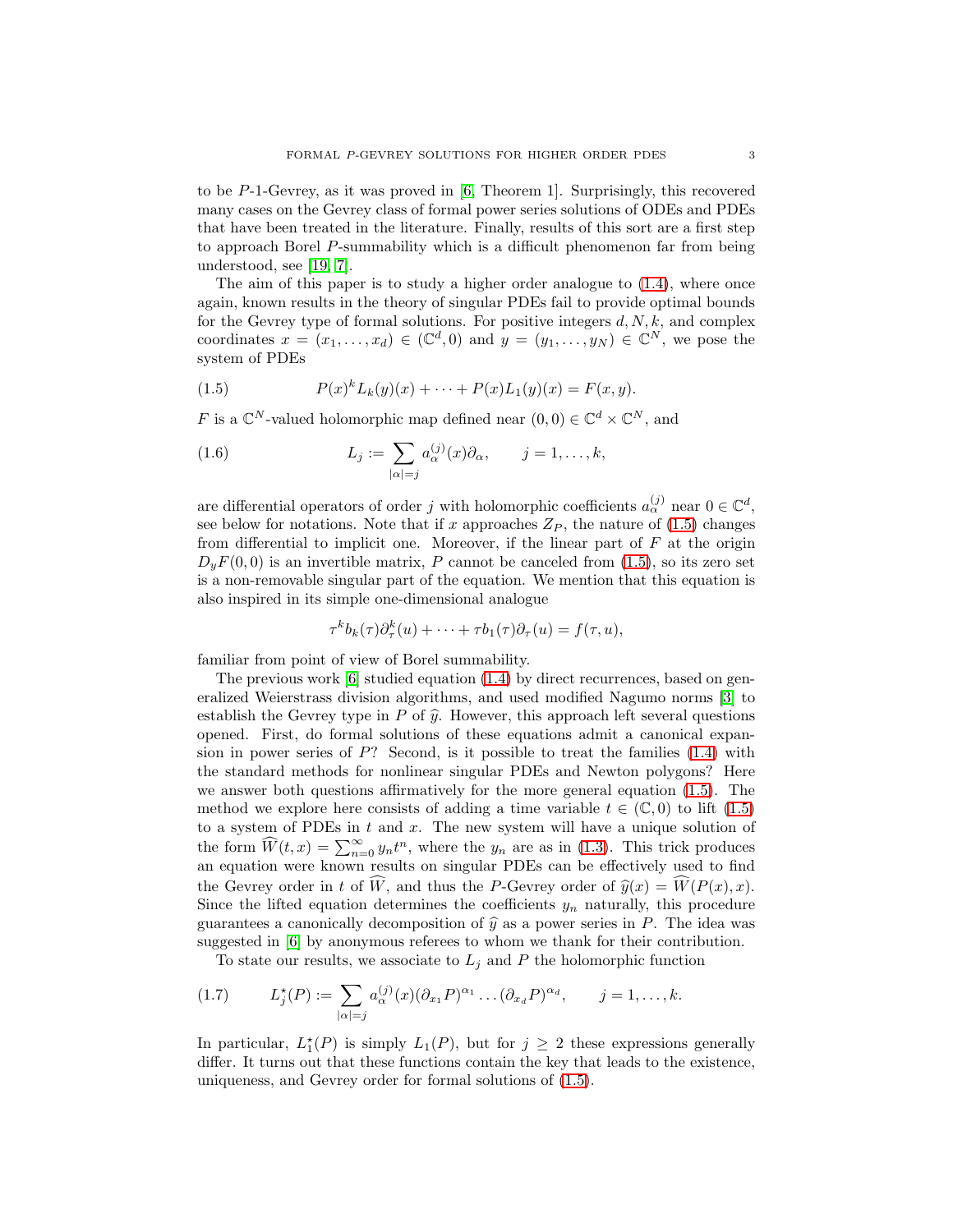<span id="page-3-0"></span>**Theorem 1.1.** Consider the system of partial differential equations  $(1.5)$  where  $F(0,0) = 0$ , and  $D_yF(0,0) \in GL_N(\mathbb{C})$  is an invertible matrix. If  $L_k \neq 0$  and

<span id="page-3-2"></span>(1.8) 
$$
P \text{ divides } L_j^*(P), \text{ for every } j = 1, \ldots, k,
$$

then equation [\(1.5\)](#page-2-0) admits a unique formal power series solution  $\hat{y} \in \mathbb{C}[[x]]^N$  with  $\widehat{y}(0) = 0$ . Moreover,  $\widehat{y}$  is a P-k-Gevrey series.

On the other hand, if 0 is not a singular point for P, i.e.,  $\partial_{x_i}P(0) \neq 0$  for some  $l$ , the problem changes and Poincaré type conditions appear to guarantee existence and uniqueness of solutions. In fact, we obtain an analytic solution.

<span id="page-3-1"></span>**Theorem 1.2.** Consider [\(1.5\)](#page-2-0) where  $F(0,0) = 0$  and  $D_yF(0,0) \in GL_N(\mathbb{C})$ . If  $L_k^{\star}(P)(0) \neq 0$  and

<span id="page-3-3"></span>(1.9) 
$$
\left[\sum_{j=1}^{k} \frac{n!}{(n-j)!} L_j^*(P)(0)\right] I_N - D_y F(0,0) \in GL_N(\mathbb{C}), \text{ for all } n \ge 0,
$$

then [\(1.5\)](#page-2-0) has a unique analytic solution  $\hat{y} \in \mathbb{C}\{x\}^N$  with  $\hat{y}(0) = 0$ . Here  $I_N \in \mathbb{C}^{N \times N}$  is the identity matrix.  $\mathbb{C}^{N\times N}$  is the identity matrix.

We stress that the current technique can be applied to concrete equations and it is an idea worth exploring for future works. For instance, problems involving non-linear terms in the derivatives of u. In fact, obtaining P-Gevrey estimates for solutions of these problems is likely to be inaccessible by a direct approach.

The plan for the paper is as follows. Section [2](#page-4-0) recalls the basics on Gevrey series in several variables and P-Gevrey series, including a natural relation between them (Proposition [2.1\)](#page-5-0). The necessary tools to prove Theorems [1.1](#page-3-0) and [1.2](#page-3-1) are developed in Sections [3](#page-6-0) and [4.](#page-9-0) First, we give a Maillet type theorem for singular PDEs adapted for our purposes (Theorem [3.1\)](#page-6-1), and then several lemmas of elementary nature. The main results are proved in Section [5.](#page-13-0) The case  $k = 1$  is particularly simple and we include it in Corollaries [5.1](#page-16-0) and [5.2](#page-18-0) hoping that its proof helps to elucidate the ideas. The work concludes in Section [6](#page-18-1) with examples where the Gevrey type given by Theorem [1.1](#page-3-0) is attained.

Notation. N denotes the set of non-negative integers and  $\mathbb{N}^* := \mathbb{N} \setminus \{0\}$ . For  $d \in \mathbb{N}^*, \ \alpha = (\alpha_1, \dots, \alpha_d), \beta = (\beta_1, \dots, \beta_d) \in \mathbb{N}^d$ , and  $s = (s_1, \dots, s_d) \in \mathbb{R}_{\geq 0}$  we set

$$
\alpha + \beta = (\alpha_1 + \beta_1, \dots, \alpha_d + \beta_d), \quad |\alpha| = \alpha_1 + \dots + \alpha_d, \quad \alpha!^s = \alpha_1!^{s_1} \dots \alpha_d!^{s_d}.
$$

We write  $\alpha \leq \beta$  if  $\alpha_j \leq \beta_j$ , for all  $1 \leq j \leq d$ , and  $\alpha < \beta$  if  $\alpha \leq \beta$  and there is  $1 \leq j_0 \leq d$  such that  $\alpha_{j_0} < \beta_{j_0}$ . If  $\beta \leq \alpha$ , we put  $\binom{\alpha}{\beta} = \binom{\alpha_1}{\beta_1} \cdots \binom{\alpha_d}{\beta_d}$ . The symbol 0 stands for a vector with zero components. For  $1 \leq j \leq d$ ,  $e_j \in \mathbb{N}^d$  is the tuple with all its components being zero, except the position  $j$  which is 1.

We work in  $(\mathbb{C}^d, 0)$  with local coordinates  $x = (x_1, \ldots, x_d)$ . If  $\alpha \in \mathbb{N}^d$ , let

$$
x^{\alpha} = x_1^{\alpha_1} \cdots x_d^{\alpha_d}, \qquad \partial_{x_j} := \partial_{e_j, x}, \text{ and } \quad \partial_{\alpha, x} = \partial_{\alpha} = \frac{\partial^{|\alpha|}}{\partial x_1^{\alpha_1} \cdots \partial x_d^{\alpha_d}}.
$$

In the former case we omit the  $x$  when the variables are identified from the context. Given a complex Banach space  $(E, \|\cdot\|)$ , we write  $E[[x]]$  and  $E\{x\}$  for the spaces of formal and convergent power series in  $x$  with coefficients in  $E$ , respectively. In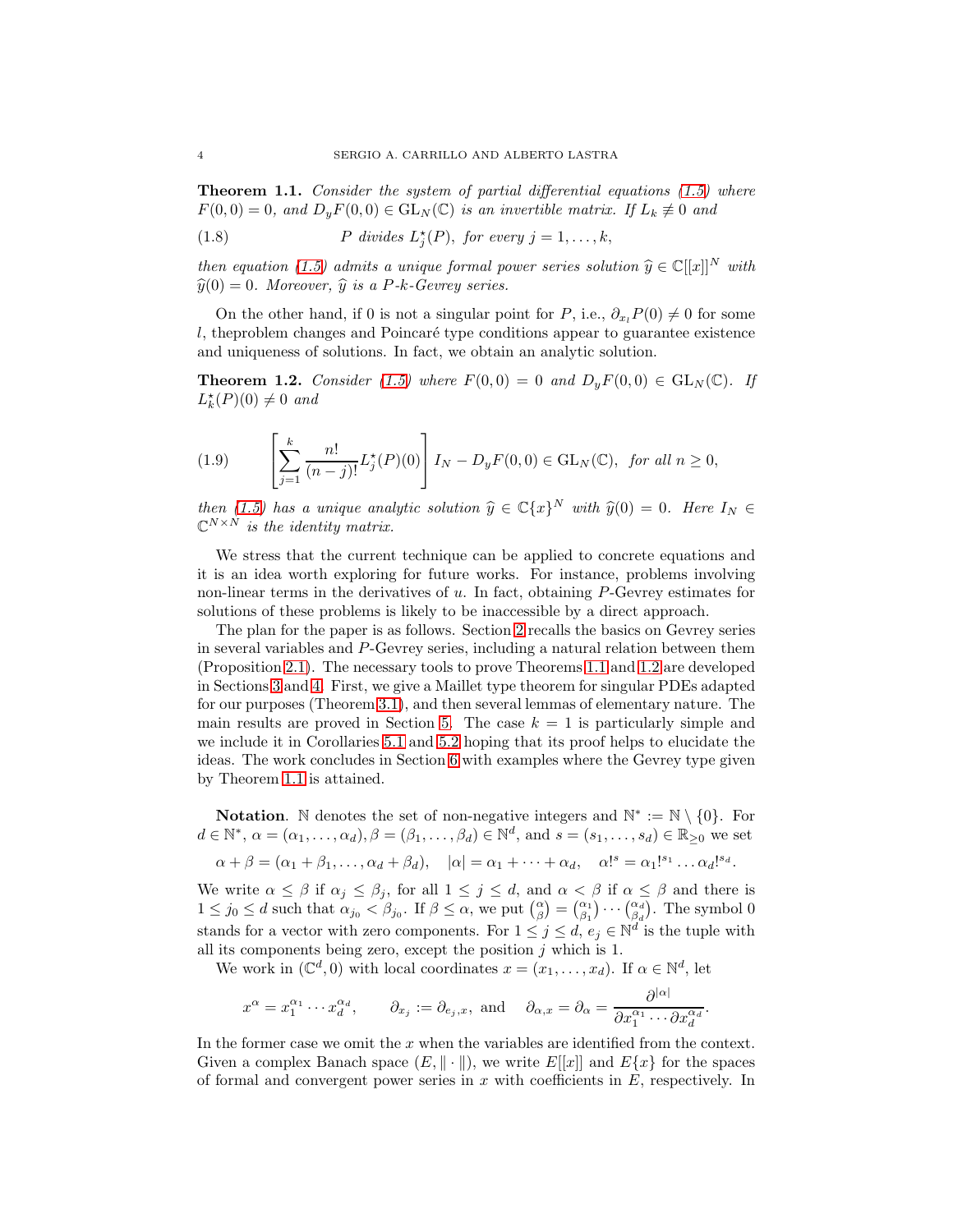our context, E will be  $\mathbb{C}^N$  or an adequate space of functions. If  $E = \mathbb{C}$  we simply write  $\widehat{\mathcal{O}} = \mathbb{C}[[x]]$  and  $\mathcal{O} = \mathbb{C}\{x\}$ .  $\mathcal{O}^* = \{U \in \mathcal{O} : U(0) \neq 0\}$  is the group of units. Given  $\hat{f} = \sum a_{\beta} x^{\beta} \in \hat{\mathcal{O}}$ ,  $o(\hat{f})$  denotes its order: if  $\hat{f} = \sum_{n=1}^{\infty} a_{\beta} x^{\beta}$ Given  $f = \sum a_{\beta} x^{\beta} \in \mathcal{O}$ ,  $o(f)$  denotes its order: if  $f = \sum_{n=0}^{\infty} f_n$ ,  $f_n = \sum_{|\beta|=n} a_{\beta} x^{\beta}$ , is written as sum of its homogeneous components,  $o(f)$  is the least integer k for which  $f_k \neq 0$ . Given a polyradius  $R = (R_1, \ldots, R_d) \in \mathbb{R}_{>0}^d$ , we write

$$
D_R := \{ x \in \mathbb{C}^d : |x_j| < R_j, j = 1, \dots d \},
$$

for such polydisc. If  $R = (r, \ldots, r), r > 0$ , we also write  $D_R = D_r^d$  as the Cartesian product of one-dimensional discs. For  $N \in \mathbb{N}^*$  we set  $\mathcal{O}(\Omega, \mathbb{C}^N)$  (resp.  $\mathcal{O}_b(\Omega, \mathbb{C}^N)$ ) for the set of  $\mathbb{C}^N$ -valued holomorphic (resp. and bounded) functions on an open domain  $\Omega \subseteq \mathbb{C}^d$ . We write  $\mathcal{O}(\Omega) := \mathcal{O}(\Omega, \mathbb{C})$  and  $\mathcal{O}_b(\Omega) := \mathcal{O}_b(\Omega, \mathbb{C})$  for short. Note that  $\mathcal{O}_b(\Omega,\mathbb{C}^N)$  endowed with the supremum norm is a Banach space.

#### 2. Gevrey series

<span id="page-4-0"></span>We start by recalling the main facts on Gevrey series in several variables and with respect to germs of analytic functions. In particular, we include a relation between these notions which was first obtained in the proceeding article [\[6\]](#page-20-20).

**Definition 2.1.** Let E be a complex Banach space and  $s = (s_1, \ldots, s_d) \in \mathbb{R}^d_{\geq 0}$ . A series  $\hat{f} = \sum_{\beta \in \mathbb{N}^d} a_{\beta} x^{\beta} \in E[[x]]$  is s-Gevrey if we can find  $C, A > 0$  such that

$$
||a_{\beta}|| \leq CA^{|\beta|}\beta!^s
$$
, for all  $\beta \in \mathbb{N}^d$ .

Equivalently,  $\sum_{\beta \in \mathbb{N}^d} a_{\beta} x^{\beta} / \beta!^s \in E\{x\}$ . Note that  $s = 0$  means convergence. In the case  $p = s_1 = \cdots = s_d \ge 0$ , since  $\beta! \le |\beta|! \le d^{|\beta|}\beta!$ ,  $\hat{f}$  is  $(p, \ldots, p)$ -Gevrey if and only if there are  $C, A > 0$  such that

$$
||a_{\beta}|| \leq C A^{|\beta|} |\beta|!^p, \quad \beta \in \mathbb{N}^d.
$$

We denote by  $E[[x]]_s$  the set of s-Gevrey series with coefficients in E. This space is closed under sums and partial derivatives, and it contains  $E\{x\}$ . It is also closed under products when  $E$  is a Banach algebra. Moreover, it is stable under linear changes of variables, see [\[12,](#page-20-13) Lemma 2.1].

<span id="page-4-2"></span>**Lemma 2.1.** Given  $p \ge 0$ ,  $\hat{f}(x) \in E[[x]]_{(p,...,p)}$  if and only if  $\hat{f}(Mx) \in E[[x]]_{(p,...,p)}$ , for all  $M \in GL_d(\mathbb{C})$ .

Consider now a germ  $P$  at  $0 \in \mathbb{C}^d$  of a  $\mathbb{C}$ -valued holomorphic function, i.e., an element  $P \in \mathcal{O} \setminus \{0\}$ , and assume that  $P(0) = 0$ . There are equivalent definitions for Gevrey series with respect to  $P$ , with coefficients in  $E$ , see [\[7,](#page-20-21) [19\]](#page-20-19). We focus on the case  $E = \mathbb{C}$  and follow the simple characterization given in [\[7,](#page-20-21) Lemma 4.1].

**Definition 2.2.** Given  $s \geq 0$ ,  $\hat{f} \in \hat{\mathcal{O}}$  is said to be a P-s-Gevrey series if there is a polyradius r, constants  $C, A > 0$  and a sequence  $\{f_n\}_{n \in \mathbb{N}} \in \mathcal{O}_b(D_r)$  such that

<span id="page-4-1"></span>(2.1) 
$$
\hat{f} = \sum_{n=0}^{\infty} f_n P^n, \quad \text{where } \sup_{x \in D_r} |f_n(x)| \leq C A^n n!^s.
$$

We will use the notation  $\widehat{\mathcal{O}}^{P,s}$  for the set of P-s-Gevrey series. A series  $(\hat{f}_1, \ldots, \hat{f}_N) \in$  $\widehat{\mathcal{O}}^N$  is P-s-Gevrey if every component is so.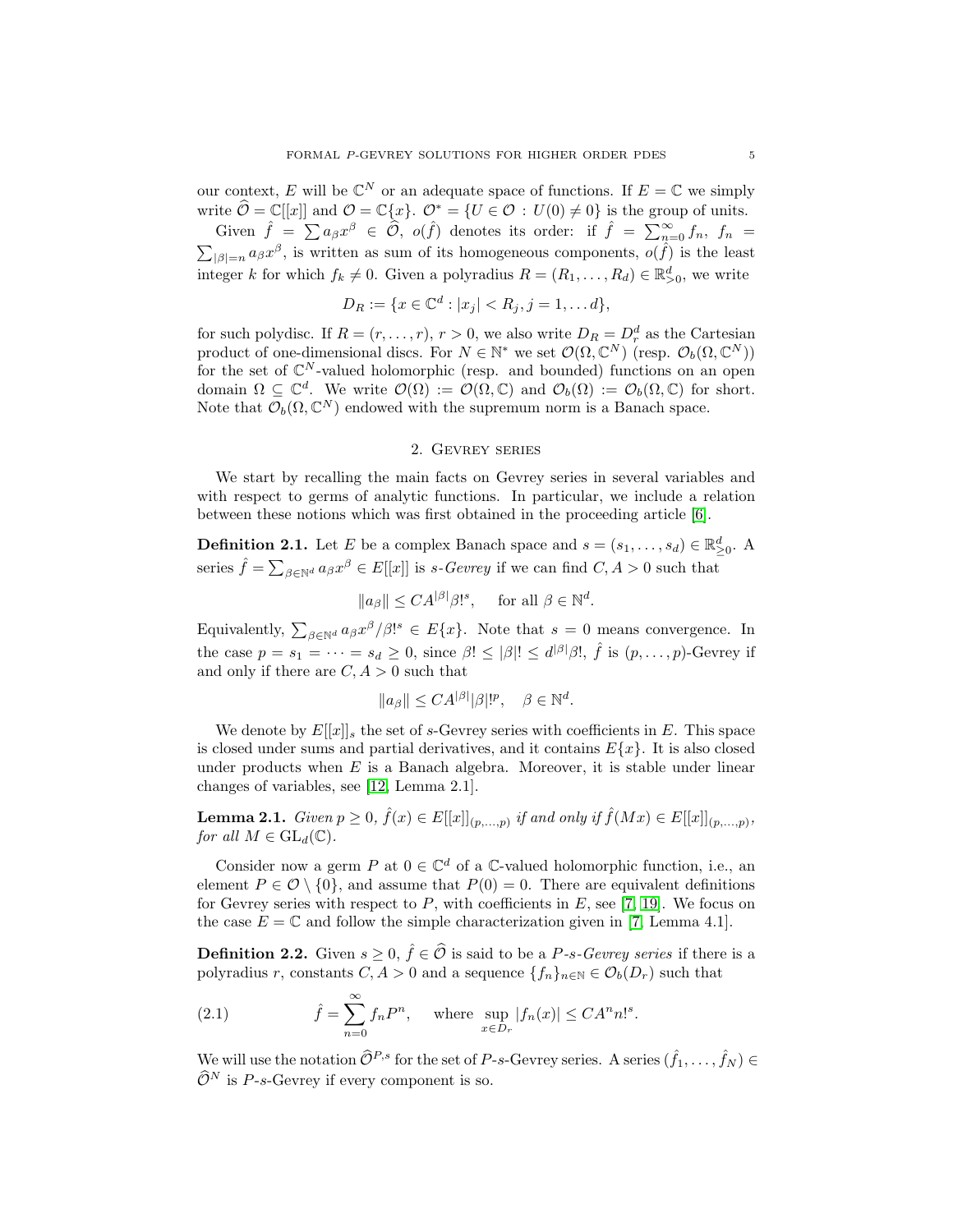Remark 2.1. The expansion [\(2.1\)](#page-4-1) is not unique. In fact, for each injective linear form  $\ell : \mathbb{N}^d \to \mathbb{R}$  there is one such decomposition via a generalized Weierstrass divi-sion theorem, see [\[19,](#page-20-19) [6\]](#page-20-20). In general, the  $f_n$  obtained from  $\hat{f}$  under this process are merely formal power series. Therefore, in our definition we are implicitly assuming that these coefficients are convergent in a common polydisc at  $0 \in \mathbb{C}^d$ . Moreover, the growth of  $f_n$  does not dependent on the decomposition used, thus the notion of P-s-Gevrey series is well-defined, see [\[7,](#page-20-21) Lemma 4.1] for details.

The following properties are valid for  $s \geq 0$  and  $P, Q \in \mathcal{O} \setminus \{0\}$  such that  $P(0) = Q(0) = 0$ , c.f., [\[7,](#page-20-21) Corollary 4.2, Lemma 4.3]:

- (1)  $\widehat{\mathcal{O}}^{P,s}$  is stable under sums, products and partial derivatives, and  $\mathcal{O} \subset \widehat{\mathcal{O}}^{P,s}$ .
- (2) For any  $k \in \mathbb{N}^*, \widehat{\mathcal{O}}^{P^k,ks} = \widehat{\mathcal{O}}^{P,s}.$
- (3) If Q divides P, then  $\widehat{\mathcal{O}}^{P,s} \subseteq \widehat{\mathcal{O}}^{Q,s}$ . In particular, if  $Q = U \cdot P$ ,  $U \in \mathcal{O}^*$ , then  $\widehat{\mathcal{O}}^{P,s} = \widehat{\mathcal{O}}^{Q,s}.$
- (4) Let  $\phi: (\mathbb{C}^d,0) \to (\mathbb{C}^d,0)$  be analytic,  $\phi(0) = 0$ , and assume  $P \circ \phi$  is not identically zero. If  $\hat{f} \in \widehat{\mathcal{O}}^{P,s}$ , then  $\hat{f} \circ \phi \in \widehat{\mathcal{O}}^{P \circ \phi,s}$ .
- (5) If  $P(x) = x^{\alpha}$ ,  $\alpha \in \mathbb{N}^d \setminus \{0\}$ , then  $\hat{f} = \sum a_{\beta} x^{\beta} \in \hat{\mathcal{O}}^{x^{\alpha},s}$  if and only if there are constants  $C, A > 0$  satisfying

$$
(2.2) \t |a_{\beta}| \leq C A^{|\beta|} \min\{\beta_j!^{s/\alpha_j} : j = 1, \dots, d, \alpha_j \neq 0\}, \quad \beta \in \mathbb{N}^d.
$$

Note that the variables  $x_j$  for which  $\alpha_j = 0$  can be regarded as regular parameters.

The previous statement characterizes  $P-s$ -Gevrey series when  $P$  is a monomial, directly from the growth of the coefficients of the series. Although it is not yet known whether a similar property is true for an arbitrary  $P$ , we have the following result from [\[6,](#page-20-20) Proposition 3] that we include for the sake of completeness.

<span id="page-5-0"></span>**Proposition 2.1.** Consider  $P \in \mathcal{O}$  with  $o(P) = k \geq 1$ . Then, a P-s-Gevrey series is a  $(s/k, \ldots, s/k)$ -Gevrey series.

*Proof.* Writing  $P = \sum_{j=k}^{\infty} P_j$  as sum of homogeneous polynomials, where  $P_k \neq 0$ , take  $a \in \mathbb{C}^d$  such that  $P_k(a) \neq 0$ , and choose  $A \in GL_n(\mathbb{C})$  having a as first column. If we set  $Q(x) = P(Ax)$  and we write it as sum of its homogeneous components  $Q = \sum_{i} Q_{i}$ , then  $Q_{i}(x) = P_{i}(Ax)$ , and  $Q_{k}(x) = P_{k}(a)x_{1}^{k} + \cdots$ , i.e.,  $o(Q) = k$  and  $Q_k(1, 0, \ldots, 0) \neq 0.$ 

Given a P-s-Gevrey series  $\hat{f}$ , the series  $\hat{f}_0(x) = \hat{f}(Ax) = \sum b_\beta x^\beta$  is a Q-s-Gevrey series, thanks to (4) above. We consider the change of variables

(2.3)  $x_1 = z_1, \quad x_2 = z_1z_2, \quad \dots, \quad x_d = z_1z_d.$ 

If  $R(z) = Q(x)$  and  $\hat{f}_1(z) = \hat{f}_0(x)$ , we see that  $\hat{f}_1$  is a R-s-Gevrey series. Now,

<span id="page-5-1"></span>
$$
R(z) = Q(z_1, z_1 z_2, \dots, z_1 z_d) = \sum_{j=k}^{\infty} z_1^j Q_j(1, z_2, \dots, z_d) = z_1^k U(z),
$$

where U is a unit, because  $U(0) = Q_k(1, 0, \ldots, 0) \neq 0$ . Using this equation and (2) above, we find that  $\hat{f}_1$  is  $z_1^k$ -s-Gevrey, or equivalently, a  $z_1$ -s/k-Gevrey series. Let us write  $z' = (z_2, \ldots, z_d)$ . Since

$$
\hat{f}_1(z) = \sum_{\beta \in \mathbb{N}^d} b_{\beta} z_1^{|\beta|} z_2^{\beta_2} \cdots z_d^{\beta_d} = \sum_{(n,\gamma) \in \mathbb{N} \times \mathbb{N}^{d-1} \atop n \geq |\gamma|} b_{n-|\gamma|, \gamma} z_1^n z'^{\gamma},
$$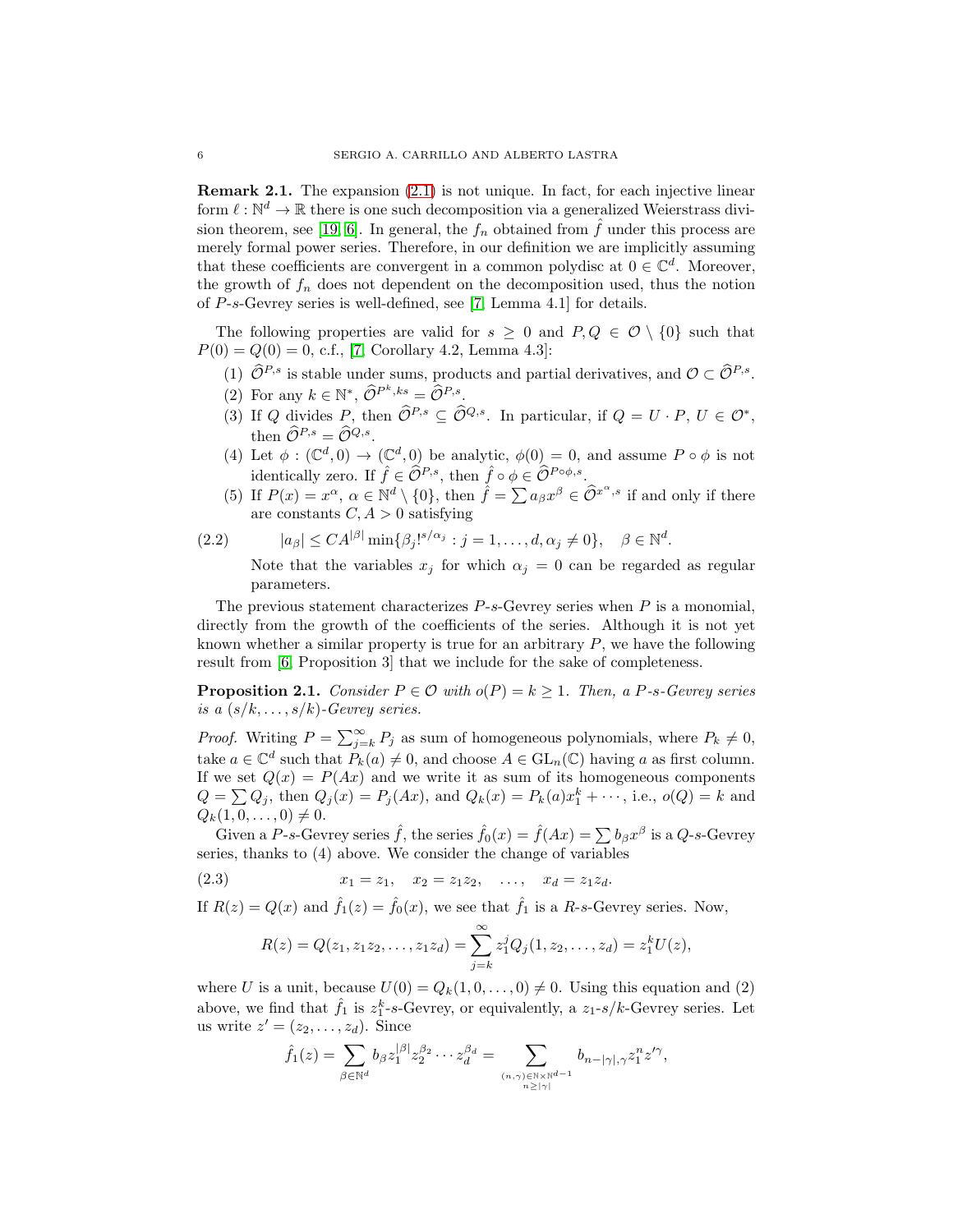we can find constants  $C, A > 0$  such that  $|b_{n-|\gamma|,\gamma}| \leq C A^{n+|\gamma|} n!^{s/k}$ . Therefore,

$$
|b_{\beta}| \leq C A^{\beta_1 + 2\beta_2 + \dots + 2\beta_d} |\beta|!^{s/k}, \quad \beta \in \mathbb{N}^d,
$$

<span id="page-6-0"></span>i.e.,  $\hat{f}_0$  is  $(s/k, \ldots, s/k)$ -Gevrey. The same is true for  $\hat{f}$  due to Lemma [2.1.](#page-4-2)

#### 3. A preliminary Maillet-type theorem for singular PDEs

The aim of this section is to establish the existence, uniqueness, and Gevrey class (in the time variable  $t$ ) of formal solutions of a family of singular PDEs. These include the equations that will be obtained by lifting [\(1.5\)](#page-2-0). The results presented here will be the key to prove Theorems [1.1](#page-3-0) and [1.2.](#page-3-1)

More precisely, fixing  $m, d, N \in \mathbb{N}^*, p, k \in \mathbb{N}$  and local coordinates  $(t, x) \in \mathbb{R}^*$  $(\mathbb{C}\times\mathbb{C}^d,0),$  we consider the system of equations

<span id="page-6-2"></span>(3.1) 
$$
[c_p(x)(t\partial_t)^p + \cdots + c_1(x)(t\partial_t) + c_0(x)]u = B(x)t^k + G(x)(t, D^m u).
$$

for an unknown  $u = u(t, x) \in \mathbb{C}^N$ . The coefficients in [\(3.1\)](#page-6-2) are assumed to be holomorphic and bounded near the origin, say  $c_0, \ldots, c_p \in \mathcal{O}_b(D_r^d, \mathbb{C}^{N \times N})$  and  $B \in \mathcal{O}_b(D_r^d, \mathbb{C}^N)$  for a fixed  $r > 0$ . Moreover,  $G(x)(t, D^m u)$  is the operator

$$
u(t,x) \mapsto G(x)(t,D^m u) := G_0(t,x,u) + \sum_{(b,\alpha) \in I_m} G_{b,\alpha}(t,x) t^b \partial_t^b \partial_{\alpha,x} u,
$$

acting on  $\mathbb{C}[[t,x]]^N$ , where:

- $I_m := \{(b, \alpha) \in \mathbb{N} \times \mathbb{N}^d : b + |\alpha| \leq m\}$  is a finite set of indices.
- $G_0 \in \mathcal{O}_b(D_r \times D_r^d \times D_r^N, \mathbb{C}^N)$  and  $G_{b,\alpha} \in \mathcal{O}_b(D_r \times D_r^d)$ , for all  $(b,\alpha) \in I_m$ .
- The previous maps have the convergent Taylor expansions

$$
G_0(t, x, u) = \sum_{j=0}^{\infty} F_{0,j}(x, u)t^j
$$
, and  $G_{b,\alpha}(t, x) = \sum_{j=1}^{\infty} g_{b,\alpha,j}(x)t^j$ ,

respectively. We assume that

$$
F_{0,j}(x,u)=\sum_{\gamma\in\mathbb{N}^N, |\gamma|\geq 2}F_{0,j,\gamma}(x)u^\gamma,
$$

has only non-linear terms in u, where  $F_{0,j,\gamma} \in \mathcal{O}_b(D_r^d, \mathbb{C}^N)$  and  $g_{b,\alpha,j} \in$  $\mathcal{O}_b(D_r^d)$ . Thus, the non-linear terms in u of G are collected in  $G_0$  whereas the remaining terms are linear in  $u$  and its derivatives.

Equation [\(3.1\)](#page-6-2) is part of a family of scalar equations ( $N = 1$ ) treated in [\[9,](#page-20-11) Chapter 6 for  $k = 1$ . In that case, the Gevrey class is given by the maximum of

<span id="page-6-4"></span>(3.2) 
$$
s_p(t^{j+b}\partial_t^b\partial_\alpha) := \max\left\{0, \frac{b+|\alpha|-p}{j}\right\},\,
$$

and taken over the terms appearing on the right-hand side of [\(3.1\)](#page-6-2). Our adaptation below will be obtained from this statement which is Theorem 6.3.1 and Corollary 6.3.3 (1) for  $p = 0$  in [\[9\]](#page-20-11) (and  $d = 1$  in their notation).

<span id="page-6-1"></span>Theorem 3.1 (Gerard-Tahara). A sufficient condition to guarantee the existence and uniqueness of a solution of equation  $(3.1)$  of the form

<span id="page-6-3"></span>(3.3) 
$$
\widehat{u}(t,x) = \sum_{n=k}^{\infty} u_n(x)t^n \in \mathcal{O}_b(D_\rho^d,\mathbb{C}^N)[[t]], \text{ for some } \rho > 0,
$$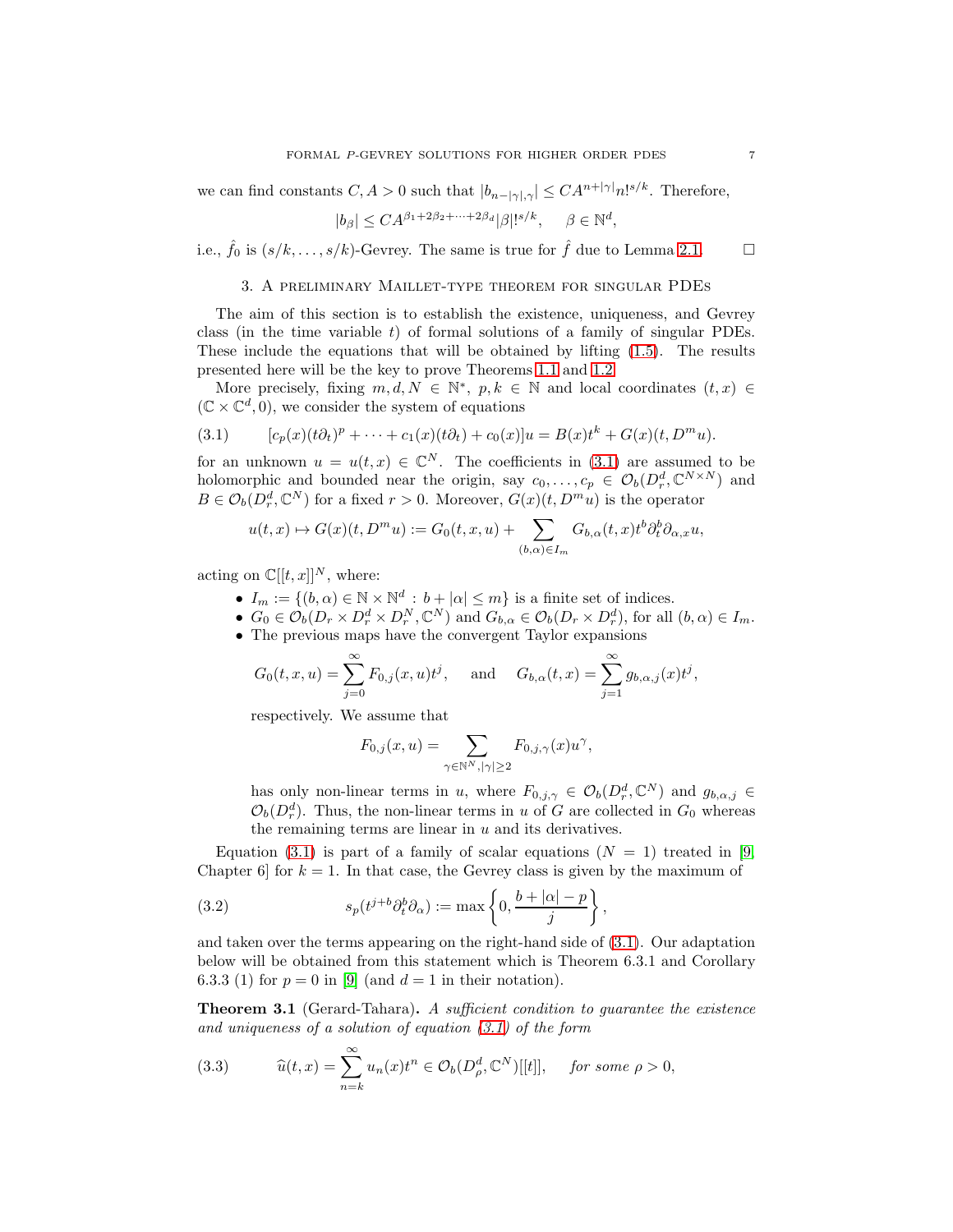is that

<span id="page-7-0"></span>(3.4) c<sub>p</sub>(0) and  $c_p(0)n^p + \cdots + c_1(0)n + c_0(0)$  are invertible for all  $n \ge 0$ .

In this case,  $\hat{u}$  is s-Gevrey in t, where

<span id="page-7-4"></span>(3.5) 
$$
s := \sup_{(j,b,\alpha) \in J} s_p(t^{j+b} \partial_t^b \partial_\alpha),
$$

 $and J = \{ (j, b, \alpha) \in \mathbb{N}^* \times \mathbb{N} \times \mathbb{N}^d : g_{b,\alpha,j}(x) \not\equiv 0 \}.$ 

*Proof.* If we substitute  $\hat{u}(t, x) = \sum_{n=0}^{\infty} u_n(x)t^n$  into [\(3.1\)](#page-6-2) and equate coefficients in corresponding powers of  $t$ , we find that

<span id="page-7-2"></span>(3.6) 
$$
c_0(x)u_0(x) = F_{0,0}(x, u_0(x)).
$$

Moreover, for  $n \geq 1$  we have the recurrence

<span id="page-7-1"></span>
$$
[c_p(x)n^p + \dots + c_1(x)n + c_0(x)]u_n(x)
$$
  
(3.7) 
$$
= \delta_{n,k}B(x) + \sum_{l=1}^{n-1} \sum_{(b,\alpha) \in I_m} {l \choose b} b! g_{b,\alpha,n-l}(x)\partial_\alpha(u_l) + 1 \text{.o.t,}
$$

where l.o.t. are the non-linear terms in  $u_1, \ldots, u_{n-1}$  coming from  $G_0(t, x, \hat{u}(t, x))$ , and  $\delta_{n,k}$  is the Kronecker delta.

Condition [\(3.4\)](#page-7-0) allows to determine uniquely the coefficients  $u_n(x)$ ,  $n \geq 1$ , from [\(3.7\)](#page-7-1) thanks to the following lemma. To not interrupt the discussion, we postpone the proof to the end of the section.

<span id="page-7-5"></span>**Lemma 3.1.** Consider  $c_0, \ldots, c_p \in \mathcal{O}_b(D_r^d, \mathbb{C}^{N \times N})$  such that [\(3.4\)](#page-7-0) holds. Then there is  $0 < \rho \leq r$  such that  $c_p(x)n^p + \cdots + c_1(x)n + c_0(x)$  is invertible, for all  $x \in D^d_\rho$  and  $n \geq 0$ . Moreover, there is a constant  $M > 0$  such that

<span id="page-7-3"></span>
$$
(3.8) \qquad \sup_{x \in D_{\rho}^d} \left\| (c_p(x)n^p + \dots + c_1(x)n + c_0(x))^{-1} \right\| \le \frac{M}{n^p}, \qquad \text{for all } n \ge 1.
$$

Here  $||B|| = \max_{1 \le i \le N} \sum_{j=1}^{N} |B_{i,j}|$ , for  $B = (B_{ij}) \in \mathbb{C}^{N \times N}$ .

We have seen that  $u_n \in \mathcal{O}_b(D_\rho^d, \mathbb{C}^N)$  can be found recursively from  $u_0$ . Now, to determine  $u_0(x)$  we apply the implicit function theorem which shows that [\(3.6\)](#page-7-2) has a unique analytic solution  $u_0(x) \in \mathbb{C}\{x\}^N$  such that  $u_0(0) = 0$ . Since  $u_0 = 0$  also solves this equation, the initial term of  $\hat{u}$  is  $u_0(x) \equiv 0$ . Moreover, [\(3.7\)](#page-7-1) shows that  $u_0 = u_1 = \cdots = u_{k-1} = 0$  while  $u_k(x) = (c_p(x)k^p + \cdots + c_1(x)k + c_0(x))^{-1}B(x)$ . In this way, we see that the system [\(3.1\)](#page-6-2) has a unique formal power series solution of the form [\(3.3\)](#page-6-3).

We proceed with the Gevrey type. The result holds for  $k = 1$  since the majorant argument in [\[9\]](#page-20-11) can be modified for vector equations in a straightforward way, see also Remark [3.1](#page-8-0) below. It is worth remarking that the reason the term  $-p$  appears in  $(3.2)$  is due to the inequality  $(3.8)$  —in  $[9, p.180]$  it is used in the equivalent form  $||L_nu_n||_r \ge (\sigma_0/2)^p n^p ||u_n||_r$ —.

The case  $k > 1$  is done using the change of variables

$$
u(t,x) = t^{k-1}v(t,x).
$$

We can check that  $\hat{u}$  in [\(3.3\)](#page-6-3) solves [\(3.1\)](#page-6-2) if and only if  $\hat{v} = t^{-(k-1)}\hat{u}$  solves an equation of the same type but with  $k = 1$ . In fact, a direct calculation using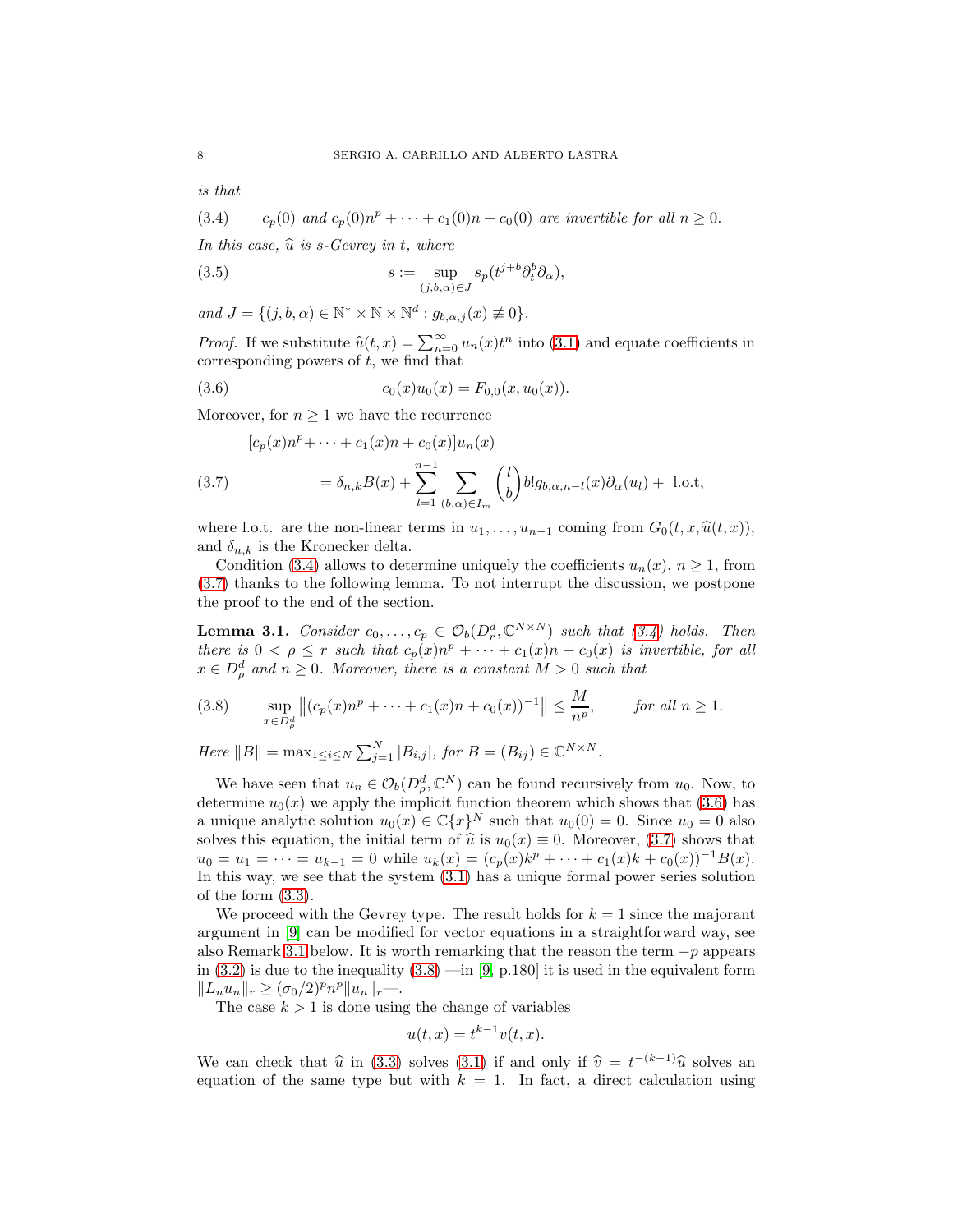Leibniz rule to compute  $(t\partial_t)^b(t^{k-1}v)$  and  $t^b\partial_t^b(t^{k-1}v)$  shows that u satisfies [\(3.1\)](#page-6-2) if and only if  $v$  satisfies

$$
[\widetilde{c}_p(x)(t\partial_t)^p + \cdots + \widetilde{c}_1(x)(t\partial_t) + \widetilde{c}_0(x)]v = B(x)t + \widetilde{G}(x)(t, D^m v).
$$

The new coefficients are  $\tilde{c}_l = \sum_{j=l}^p {j \choose l} (k-1)^{j-l} c_j$ ,  $l = 0, 1, \ldots, p$ ,

$$
\widetilde{G}(x)(t,D^mv)=\widetilde{G}_0(t,x,v)+\sum_{(b,\alpha)\in I_m}\sum_{l=0}^b\binom{b}{l}\binom{k-1}{b-l}(b-l)!G_{b,\alpha}(t,x)t^l\partial_t^l\partial_{\alpha}(v),
$$

where  $G_0(t, x, t^{k-1}v) = t^{k-1} \tilde{G}_0(t, x, v)$  and

$$
\widetilde{G}_0(t,x,v)=\sum_{j=0}^\infty \widetilde{F}_{0,j}(t,x,v)t^j,\quad \widetilde{F}_{0,j,\gamma}(t,x,v):=\sum_{\gamma\in\mathbb{N}^N\atop|\gamma|\geq 2} F_{0,j,\gamma}(x)t^{(k-1)(|\gamma|-1)}v^\gamma.
$$

They remain holomorphic and bounded near the origin. Moreover, the condition [\(3.4\)](#page-7-0) holds in this case since  $\tilde{c}_p(x) = c_p(x)$  and

$$
\sum_{l=0}^{p} n^{l} \widetilde{c}_{l}(x) = \sum_{j=0}^{p} (k - 1 + n)^{j} c_{j}(x).
$$

Thus these matrices are invertible at  $x = 0$ , for all  $n \ge 0$ . By the case  $k = 1$ ,  $\hat{v}$  is of s-Gevrey, where s is the maximum of  $s_p(t^{j+l}\partial_t^l\partial_\alpha)$  over the indexed  $(j, l, \alpha)$  such that  $0 \leq l \leq b$ ,  $b + |\alpha| \leq m$ , and  $g_{b,\alpha,j}(x) \neq 0$ . But  $(3.2)$  shows that

$$
\max_{0 \le l \le b} s_p(t^{j+l} \partial_t^l \partial_\alpha) = s_p(t^{j+b} \partial_t^b \partial_\alpha).
$$

Therefore, s is given by  $(3.5)$ . Since multiplication by  $t^{k-1}$  does not change the Gevrey order of a series,  $\hat{u}$  is also s-Gevrey as we wanted to prove.

<span id="page-8-0"></span>**Remark 3.1.** The invertibility of  $c_p(0)n^p + \cdots + c_1(0)n + c_0(0)$  means that

$$
C(\lambda) := \det(c_p(0)\lambda^p + \dots + c_1(0)\lambda + c_0(0)) \neq 0, \quad \text{for } \lambda = n \in \mathbb{N}.
$$

Since  $c_p(0)$  is also invertible, the function  $C(\lambda)$  is a polynomial in  $\lambda$  of degree exactly Np. If we denote its roots by  $\lambda_1, \ldots, \lambda_{N_p} \in \mathbb{C}$ , we are requiring that  $\lambda_j \neq n$ , for all possible j and n. This is equivalent to the existence of a constant  $\sigma > 0$  such that

$$
|n - \lambda_j| > \sigma n, \quad \text{for all } j = 1, \dots, Np, n \in \mathbb{N},
$$

which is the classical  $Poincaré$  condition, c.f., [\[9,](#page-20-11) Theorem 6.3.1].

<span id="page-8-2"></span>Remark 3.2. An equivalent form of equation [\(3.1\)](#page-6-2) is

(3.9) 
$$
[c'_p(x)t^p\partial_t^p + \cdots + c'_1(x)t\partial_t + c'_0(x)]u = B(x)t^k + G(x)(t, D^m u).
$$

In this case, the hypothesis on the matrices is that

<span id="page-8-1"></span>
$$
c'_p(0)
$$
 and  $\sum_{j=0}^p n(n-1)\cdots(n-1+j)c'_j(0)$  are invertible for all  $n \ge 0$ .

This can be checked recalling the Stirling numbers of the first kind  $s(j, l) \in \mathbb{Z}$ ,  $1 \leq l \leq j$ , which are defined by the expansion

$$
\lambda(\lambda - 1) \cdots (\lambda - 1 + j) = \sum_{l=1}^{j} s(j, l) \lambda^{l}, \text{ and satisfying } t^{j} \partial_{t}^{j} = \sum_{l=1}^{j} s(j, l) (t \partial_{t})^{l}.
$$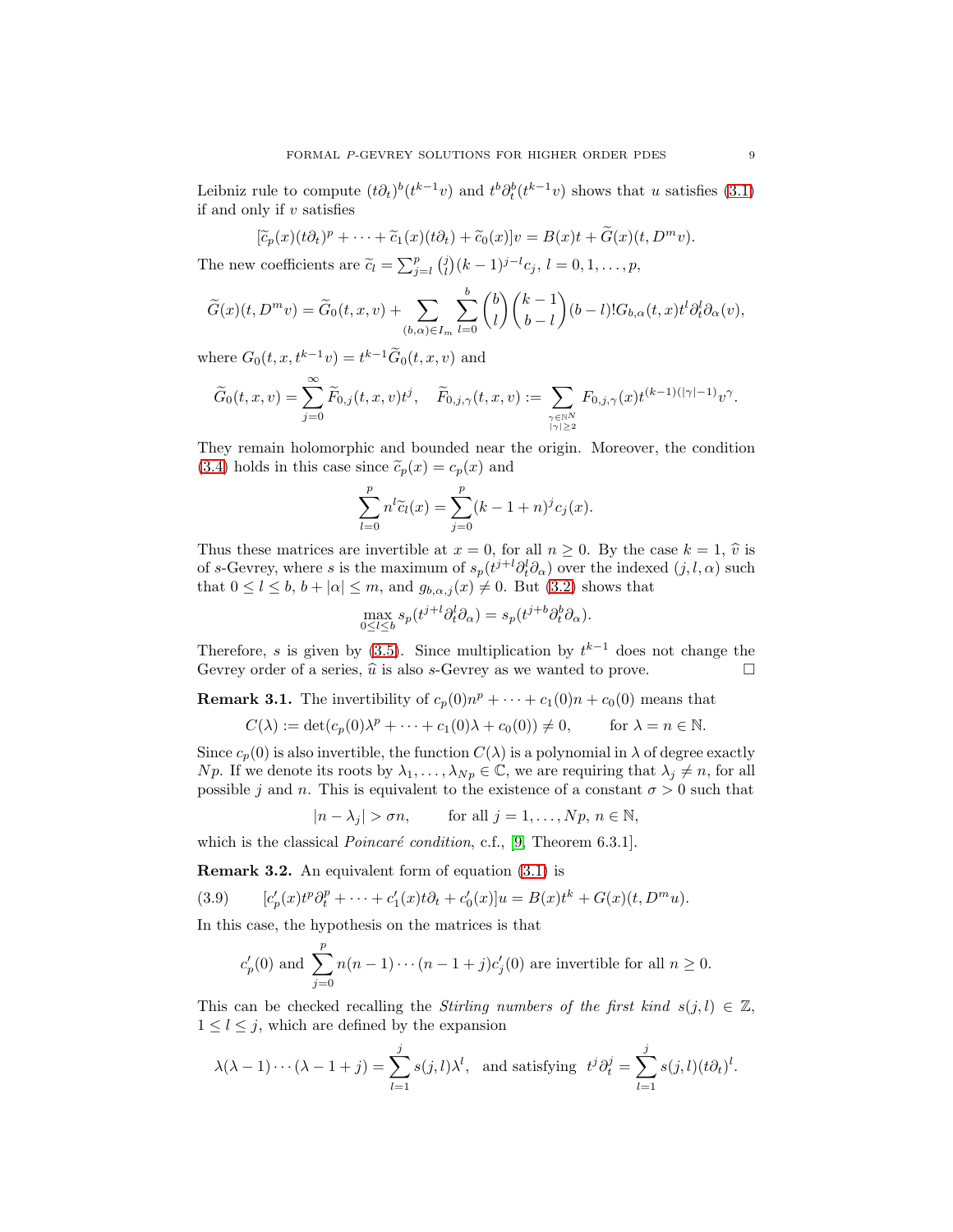Writing the left-hand side of [\(3.9\)](#page-8-1) in terms of the operators  $(t\partial_t)^j$ , it takes the form of  $(3.1)$  with

$$
c_p(x) = c'_p(x)
$$
,  $c_l(x) = \sum_{j=l}^p s(j, l)c'_j(x)$ ,  $l = 0, 1 ..., p - 1$ .

Thus  $\sum_{l=0}^{p} c_l(x) n^l = \sum_{j=0}^{p} n(n-1) \cdots (n-1+j)c'_j(x)$  as required.

We conclude the section with the proof of the lemma.

*Proof of Lemma [3.1.](#page-7-5)* Since  $c_0(0), c_p(0)$  are invertible we can choose  $\rho > 0$  such that  $c_0(x), c_p(x)$  are invertible and  $c_0(x)^{-1}, c_p(x)^{-1} \in \mathcal{O}_b(D_\rho^d, \mathbb{C}^{N \times N}).$ 

We recall that if  $B = (B_{ij}) \in \mathbb{C}^{N \times N}$  is such that  $||B|| < 1$  for a matrix norm  $|| \cdot ||$ , then  $I_N - B$  is invertible with inverse given by the Neumann series  $(I_N - B)$ <br> $\sum_{n=0}^{\infty} B^n$ . Moreover  $||(I_N - B)^{-1}|| \le 1/(1 - ||B||)$ . In particular, this hold en  $I_N - B$  is invertible with inverse given by the Neumann series  $(I_N - B)^{-1} = \sum_{n=0}^{\infty} B^n$ . Moreover  $||(I_N - B)^{-1}|| \le 1/(1 - ||B||)$ . In particular, this holds for  $B \in \mathcal{O}_b(D_\rho^d, \mathbb{C}^{N \times N})$  and the supremum norm  $||B||_\rho := \sup_{x \in D_\rho^d} ||B(x)||$ , where  $|| \cdot ||$ is as in the statement of the lemma.

Consider an integer  $n > L = ||c_p^{-1}||_\rho \sum_{j=1}^{p-1} ||c_j||_\rho$ . If  $x \in D_\rho^d$ , then

$$
\left\| \left( \frac{c_0(x)}{n^p} + \frac{c_1(x)}{n^{p-1}} + \dots + \frac{c_{p-1}(x)}{n} \right) c_p^{-1}(x) \right\| \le \sum_{j=0}^{p-1} \frac{\|c_j\|_{\rho}}{n} \|c_p^{-1}\|_{\rho} < 1.
$$

By the previous paragraph, we find that

$$
c_p(x)n^p + \dots + c_1(x)n + c_0(x) = \left(I_N + \left(\frac{c_0(x)}{n^p} + \dots + \frac{c_{p-1}(x)}{n}\right)c_p^{-1}(x)\right)n^pc_p(x),
$$

is invertible, for all  $x \in D^d_\rho$ . Moreover, we have the bound

$$
||(c_p(x)n^p + \dots + c_1(x)n + c_0(x))^{-1}|| \le \frac{||c_p^{-1}||_{\rho}/n^p}{1 - ||\left(\frac{c_0(x)}{n^p} + \dots + \frac{c_{p-1}(x)}{n}\right)c_p^{-1}(x)||}
$$
  

$$
\le \frac{||c_p^{-1}||_{\rho}/n^p}{1 - ||c_p^{-1}||_{\rho}\left(\frac{||c_0||_{\rho}}{n^p} + \dots + \frac{||c_{p-1}||_{\rho}}{n}\right)} \le \frac{1}{an^p - (||c_0||_{\rho} + \dots + ||c_{p-1}||_{\rho}n^{p-1})},
$$

where  $a = 1/||c_p^{-1}||_\rho$ . This shows that [\(3.8\)](#page-7-3) holds for a large M. Note also that the denominator is indeed positive since, by hypothesis,  $||c_p^{-1}||_\rho \sum_{j=1}^{p-1} ||c_j||_\rho n^j \leq$  $n^{p-1} \sum_{j=1}^{p-1} ||c_j||_p/a < n^p$ . For the remaining integers  $1 \le n \le L$ , by [\(3.4\)](#page-7-0) we can shrink  $\rho$  and enlarge M if necessary to assure that  $c_p(x)n^p + \cdots + c_1(x)n + c_0(x)$ is invertible, for all  $x \in D^d_\rho$  and that [\(3.8\)](#page-7-3) still holds as it was required.

### 4. Some technical results

<span id="page-9-0"></span>The proof of Theorems [1.1](#page-3-0) and [1.2](#page-3-1) requires some technical lemmas that we collect here. They contain elementary properties on the derivatives of powers of a function and on suitable changes of variables.

Although we are mainly interested in holomorphic coefficients, we state the following two results for arbitrary formal power series. We recall that according to the notation in [\(1.7\)](#page-2-1) we have that

<span id="page-9-1"></span>
$$
(4.1) \qquad \partial_{\alpha}^{\star}(P) := (\partial_{x_1} P)^{\alpha_1} \cdots (\partial_{x_d} P)^{\alpha_d}, \qquad \alpha = (\alpha_1, \ldots, \alpha_d) \in \mathbb{N}^d \setminus \{0\}.
$$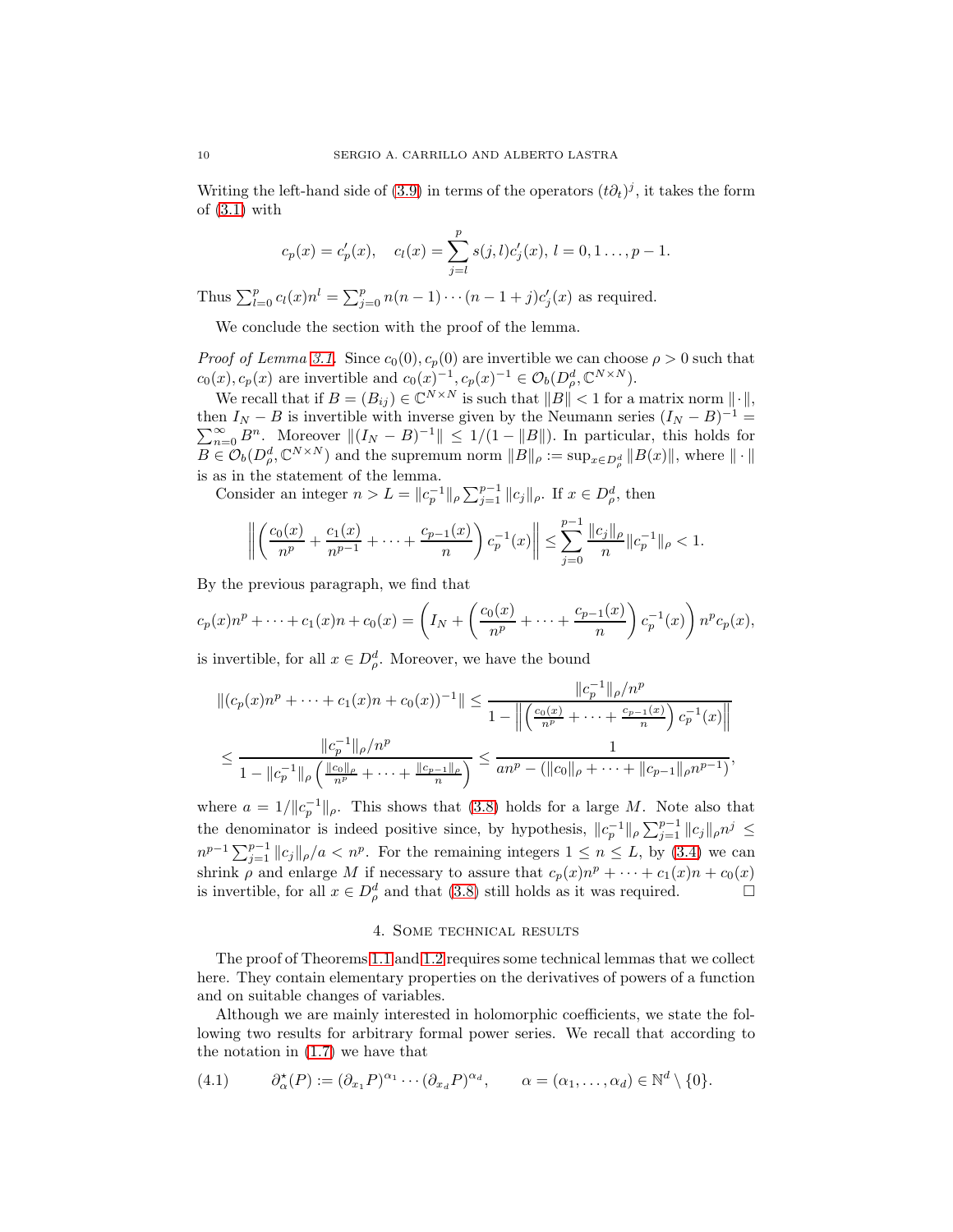<span id="page-10-6"></span>**Lemma 4.1.** Consider  $P \in \mathbb{C}[[x]]$ ,  $\alpha \in \mathbb{N}^d \setminus \{0\}$  and an integer  $n \geq 1$ . Then,

<span id="page-10-0"></span>(4.2) 
$$
\partial_{\alpha}(P^{n}) = \sum_{j=1}^{n} \frac{n!}{(n-j)!} P^{n-j} \cdot A_{\alpha,j},
$$

where each  $A_{\alpha,j}$  is a polynomial in derivatives of P, and it does not depend on n. In particular,  $A_{\alpha,1} = \partial_{\alpha}(P)$ ,  $A_{\alpha,j} = 0$  if  $j > |\alpha|$  and

<span id="page-10-4"></span>(4.3) 
$$
A_{\alpha,|\alpha|} = \partial_{\alpha}^{\star}(P).
$$

*Proof.* We apply induction on  $|\alpha|$ . The result is valid for  $|\alpha| = 1$  and

(4.4) 
$$
A_{e_l,1} := \partial_{e_l}(P), \qquad l = 1, ..., d,
$$

since  $\partial_{e_l}(P^n) = nP^{n-1}\partial_{e_l}(P)$ . If we assume the result is valid up to some  $|\alpha|$ , the induction argument shows that

<span id="page-10-1"></span>
$$
\partial_{\alpha+e_l}(P^n) = \sum_{j=1}^n \frac{n!}{(n-j)!} \partial_{e_l}(P^{n-j}A_{\alpha,j})
$$
  
= 
$$
\sum_{j=1}^{n-1} \frac{n!}{(n-j-1)!} P^{n-j-1} \partial_{e_l}(P) A_{\alpha,j} + \sum_{j=1}^n \frac{n!}{(n-j)!} P^{n-j} \partial_{e_l}(A_{\alpha,j}),
$$

for  $l = 1, \ldots, d$ . A rearrangement of the terms in the previous expression leads to  $(4.2)$  for  $\alpha + e_l$  where

<span id="page-10-2"></span>
$$
(4.5) \t A_{\alpha+e_l,1} = \partial_{e_l}(A_{\alpha,1}),
$$

<span id="page-10-3"></span>(4.6) 
$$
A_{\alpha+e_l,j} = \partial_{e_l}(A_{\alpha,j}) + \partial_{e_l}(P) \cdot A_{\alpha,j-1}, \qquad j=2,\ldots,n.
$$

Then [\(4.2\)](#page-10-0) holds for  $|\alpha| + 1$ . The formula follows from the principle of induction.

On the other hand, it is clear from [\(4.4\)](#page-10-1) and [\(4.5\)](#page-10-2) that  $A_{\alpha,1} = \partial_{\alpha}(P)$  is valid. In addition to this, if  $j > |\alpha|$ , the recurrence [\(4.6\)](#page-10-3) implies that  $A_{\alpha,j} = 0$ . Finally, if  $j = |\alpha|$ , [\(4.6\)](#page-10-3) takes the form

$$
A_{e_l,1} = \partial_{e_l}(P), \qquad A_{\alpha + e_l, |\alpha|+1} = \partial_{e_l}(P) \cdot A_{\alpha, |\alpha|},
$$

from which  $(4.3)$  follows.

**Remark 4.1.** Equation [\(4.6\)](#page-10-3) describes a recursion leading to each  $A_{\alpha,j}$ . We can give closed formulas for them using the multivariate Faà di Bruno formula [\[8,](#page-20-22) p. 505]. Indeed, consider  $h(x) = f(g^{(1)}(x), \ldots, g^{(n)}(x))$ , where

$$
f(y_1,..., y_n) = y_1 \cdots y_n
$$
,  $g^{(1)}(x) \equiv ... \equiv g^{(n)}(x) \equiv P(x)$ .

Notice that  $\partial_{\lambda}(f)(P,\ldots,P) = P^{n-j}$  if  $\lambda \in \{0,1\}^n$  and  $|\lambda| = j$ , and  $\partial_{\lambda}(f) = 0$ otherwise. Then, for every  $\alpha \in \mathbb{N}^d \setminus \{0\}$  one has

<span id="page-10-5"></span>
$$
(4.7) \qquad \partial_{\alpha}(P^n) = \sum_{j=1}^{|\alpha|} P^{n-j} \sum_{\lambda \in \{0,1\}^n \atop |\lambda|=j} \left[ \sum_{s=1}^{|\alpha|} \sum_{p_s(\alpha,\lambda)} \alpha! \prod_{r=1}^s \frac{(\partial_{\ell_r} P)^{|k_r|}}{k_r!(\ell_r!)^{|k_r|}} \right],
$$

where

$$
p_s(\alpha, \lambda) = \{(k_1, \ldots, k_s; \ell_1, \ldots, \ell_s) \in (\mathbb{N}^n)^s \times (\mathbb{N}^d)^s : |k_i| > 0, 0 < \ell_1 < \cdots < \ell_s, \sum_{i=1}^s k_i = \lambda, \sum_{i=1}^s |k_i| \ell_i = \alpha\}.
$$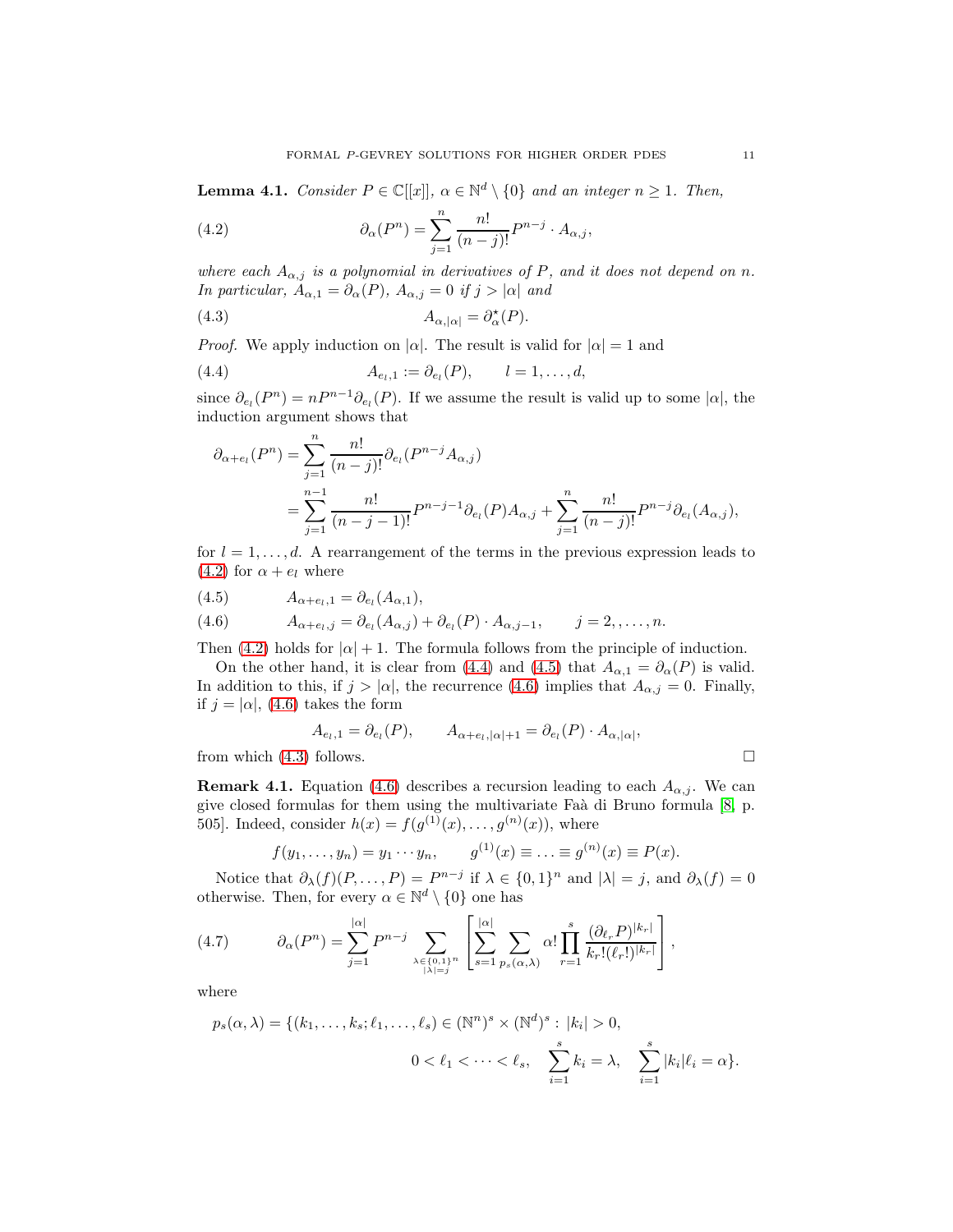Note there are  $\binom{n}{j}$  *n*-tuples  $\lambda \in \{0,1\}^n$  such that  $|\lambda| = j$  and each of them is obtained from  $e_1 + e_2 + \cdots + e_j$  by permuting the corresponding variables. Fixing one such  $\lambda$ , if  $(k_1, \ldots, k_s; \ell_1, \ldots, \ell_s) \in p_s(\alpha, \lambda)$ , we see that  $s \leq \sum_{i=1}^s |k_i| = |\lambda| = j$ . Moreover, the term in brackets in  $(4.7)$  is independent of  $\lambda$ . Indeed, the previous permutation gives a bijective correspondence between  $p_{s,j}(\alpha) := p_s(\alpha, e_1 + e_2 +$  $\cdots + e_j$  and  $p_s(\alpha, \lambda)$ . Therefore, [\(4.7\)](#page-10-5) simplifies to

(4.8) 
$$
\partial_{\alpha}(P^n) = \sum_{j=1}^{|\alpha|} {n \choose j} P^{n-j} \left[ \sum_{s=1}^j \sum_{p_{s,j}(\alpha)} \alpha! \prod_{r=1}^s \frac{(\partial_{\ell_r} P)^{|k_r|}}{k_r!(\ell_r!)^{|k_r|}} \right],
$$

giving explicit formulas for  $A_{\alpha,j}$ .

<span id="page-11-2"></span>**Lemma 4.2.** Fix  $m \geq 1$  and  $h, P \in \mathbb{C}[[x]]$ . Consider the differential operators  $L_j$ in [\(1.6\)](#page-2-2) and the associated functions  $L_j^{\star}(P)$  in [\(1.7\)](#page-2-1). If P divides  $L_j^{\star}(P)$ , for all  $j = 1, \ldots, m$ , then  $P^m$  divides  $\sum_{j=1}^m P^{j-1} L_j(hP^m)$ .

Proof. Using the multivariate Leibniz rule,

(4.9) 
$$
\partial_{\alpha}(hP^{m}) = \sum_{0 \leq \beta \leq \alpha} {\alpha \choose \beta} \partial_{\alpha-\beta}(h) \partial_{\beta}(P^{m}),
$$

we see that

<span id="page-11-3"></span>
$$
P^{j-1}L_j(hP^m) = P^{j-1} \sum_{|\alpha|=j} a_{\alpha}^{(j)} \sum_{0 \le \beta \le \alpha} {\alpha \choose \beta} \partial_{\alpha-\beta}(h) \partial_{\beta}(P^m).
$$

By Lemma [4.1](#page-10-6) we can write

<span id="page-11-0"></span>
$$
\partial_{\beta}(P^m) = \sum_{l=1}^{|\beta|} \frac{m!}{(m-l)!} P^{m-l} \cdot A_{\beta,l},
$$

since  $|\beta| \leq |\alpha| = j \leq m$  and  $A_{\beta,l} = 0$  for  $l > |\beta|$ . To prove the statement, we analyze each one of the terms

(4.10) 
$$
a_{\alpha}^{(j)} {\alpha \choose \beta} \partial_{\alpha-\beta}(h) \frac{m!}{(m-l)!} A_{\beta,l} P^{j-1+m-l},
$$

whose sum gives  $P^{j-1}L_j(hP^m)$ . We distinguish two cases:

- If  $|\beta| \leq j-1$ , then  $P^m$  divides [\(4.10\)](#page-11-0) since  $j-1+m-l \geq j-1+m-|\beta| \geq m$ .
- If  $|\beta| = j$ , it holds that  $\beta = \alpha$ . On the one hand, if  $l < j$ , then  $j-1+m-l$  $m-1$  and we are done. Otherwise,  $l = j$  and we are left with the term

$$
P^{j-1}\sum_{|\alpha|=j}a_{\alpha}^{(j)}hA_{\alpha,|\alpha|}P^{m-j}=hL_j^{\star}(P)P^{m-1},
$$

which, by hypothesis, is also divisible by  $P^m$ .

 $\Box$ 

The final lemma computes the derivatives of functions after a change of variables having P as a holomorphic local coordinate.

<span id="page-11-1"></span>**Lemma 4.3.** Let  $P \in \mathbb{C}\{x\}$  such that  $P(0) = 0$  and  $\partial_{x_1} P(0) \neq 0$ , and consider the change of variables  $\xi : (\mathbb{C}^d, 0) \to (\mathbb{C}^d, 0)$  given by

<span id="page-11-4"></span>(4.11) 
$$
\xi_1 = P(x), \quad \xi_j = x_j, \quad j = 2, ..., d.
$$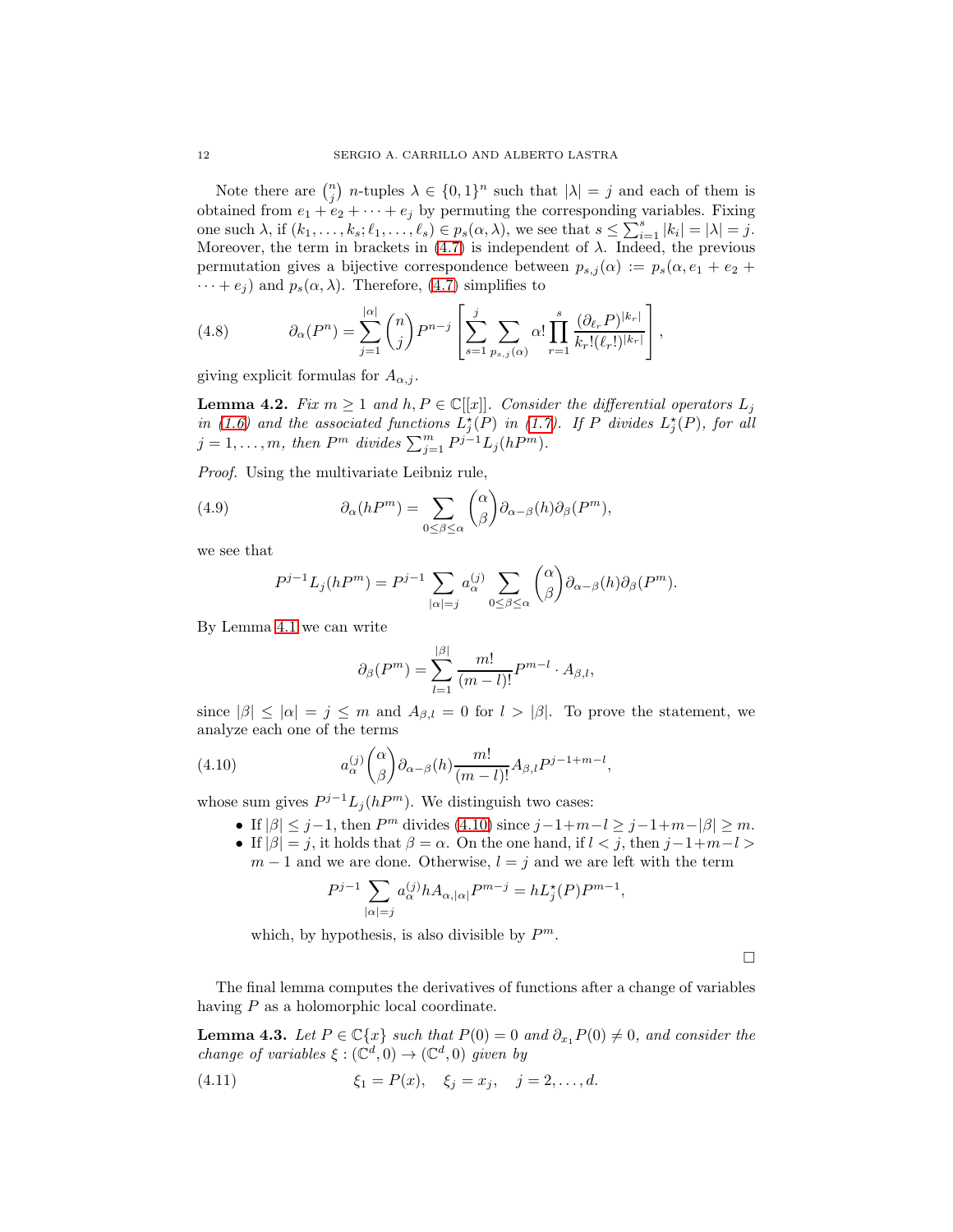$$
If f(\xi(x)) = f(P(x), x_2, ..., x_d) \text{ is holomorphic and } \alpha \in \mathbb{N}^d \setminus \{0\}, \text{ then}
$$

$$
\partial_{\alpha, x}(f) = \partial_{\alpha}^{\star}(P)\partial_{\xi_1}^{|\alpha|}(f) + \sum_{j=1}^{|\alpha|-1} \left[ \sum_{\ast} B_{j,\beta}^{\alpha} \cdot \partial_{\xi_1}^j \partial_{\beta,\xi}(f) \right] + \overline{\delta}_{\alpha} \partial_{\alpha,\xi}(f),
$$

where the inner sum is taken over all  $\beta \in \mathbb{N}^{d-1}$  such that  $(0, \beta) \leq \alpha$  and  $|\beta| \leq |\alpha|-j$ . The  $B^{\alpha}_{j,\beta}$  are polynomials in the derivatives of P and  $\overline{\delta}_{\alpha} := (\overline{\delta}_{1,1})^{\alpha_1} \cdots (\overline{\delta}_{1,d})^{\alpha_d}$ , where  $\overline{\delta}_{i,j} := 1 - \delta_{i,j}$  and  $0^0 = 1$ .

*Proof.* Note that  $\xi$  is indeed a holomorphic change of variables since  $\xi(0) = 0$  and its Jacobian determinant is precisely  $\partial_{x_1}(P)(0) \neq 0$ . To prove the lemma we proceed by induction on  $|\alpha|$ . In the case  $|\alpha|=1$ , the chain rule shows that

<span id="page-12-0"></span>(4.12) 
$$
\partial_{x_l}(f) = \partial_{x_l}(P)\partial_{\xi_1}(f) + \overline{\delta}_{1,l}\partial_{\xi_l}(f), \quad l = 1, ..., d,
$$

proving this case. If we assume the result is valid up to some  $|\alpha|$ , taking  $l = 1, \ldots, d$ , using the induction hypothesis and formula [\(4.12\)](#page-12-0) we find that

$$
\partial_{\alpha+e_l,x}(f) = \partial_{x_l}(\partial_{\alpha,x}(f)) =
$$
\n
$$
\partial_{x_l}(\partial_{\alpha}^{\star}(P)\partial_{\xi_1}^{|\alpha|}(f)) + \sum_{j=1}^{|\alpha|-1} \left[ \sum_{\substack{(0,\beta)\leq \alpha\\|\beta|\leq |\alpha|-j}} \partial_{x_l}(B_{j,\beta}^{\alpha} \cdot \partial_{\xi_1}^j \partial_{\beta,\xi}(f)) \right] + \overline{\delta}_{\alpha} \partial_{x_l}(\partial_{\alpha,\xi}(f)),
$$

which is equal to

<span id="page-12-1"></span>(4.13)

$$
\partial_{x_l}(P)\partial_{\alpha,x}^{\star}(P)\partial_{\xi_1}^{|\alpha|+1}(f) + \overline{\delta}_{1,l}\partial_{\alpha}^{\star}(P)\partial_{\xi_l}\partial_{\xi_1}^{|\alpha|}(f) + \partial_{x_l}(\partial_{\alpha}^{\star}(P))\partial_{\xi_1}^{|\alpha|}(f) + \sum_{j=1}^{|\alpha|-1} \sum_{\substack{(0,\beta)\leq \alpha\\|\beta|\leq |\alpha|-j}} \partial_{x_l}(B_{j,\beta}^{\alpha})\partial_{\xi_1}^j \partial_{\beta,\xi}(f) + B_{j,\beta}^{\alpha}\left(\partial_{x_l}(P)\partial_{\xi_1}^{j+1}\partial_{\beta,\xi}(f) + \overline{\delta}_{1,l}\partial_{\xi_1}^j \partial_{\beta+e_l,\xi}(f)\right) \n+ \overline{\delta}_{\alpha}\partial_{x_l}(P)\partial_{\xi_1}\partial_{\alpha,\xi}(f) + \overline{\delta}_{\alpha}\overline{\delta}_{1,l}\partial_{\xi_l}\partial_{\alpha,\xi}(f).
$$

Note that the external terms are  $\partial_{\alpha+e_l,x}^{\star}(P)\partial_{\xi_1}^{|\alpha|+1}$  $\zeta_1^{|\alpha|+1}(f)$  and  $\delta_{\alpha+e_l}\partial_{\alpha+e_l}, \zeta(f)$  as required. On the other hand, the remaining terms have the form  $B_{k,\gamma}^{\alpha+e_l} \partial_{\xi_1}^k \partial_{\gamma,\xi}(f)$ with  $1 \leq k \leq |\alpha|$  and  $(0, \gamma) \leq \alpha + e_l$ , where the  $B_{k,\gamma}^{\alpha+e_l}$  can be found recursively. By the nature of the terms in the sum [\(4.13\)](#page-12-1) it is clear that each  $B_{k,\gamma}^{\alpha+e_l}$  is a polynomial in the derivatives of P. The principle of induction allows to conclude the proof.  $\Box$ 

**Remark 4.2.** Another way to prove Lemma [4.3](#page-11-1) is applying Faà di Bruno formula [\[8,](#page-20-22) p. 505] to  $f(P(x), x_2, \ldots, x_d)$ . On the other hand, for our purposes it is not necessary to specify the recurrences to determine the coefficients  $B^{\alpha}_{j,\beta}$ . However, for  $\alpha = ne_1$  and  $l = 1$ , we have that  $\beta = 0$  for all j and [\(4.13\)](#page-12-1) takes the form

$$
\partial_{x_1}^{n+1}(f) = \partial_{x_1}(P)^{n+1} \partial_{\xi_1}^{n+1}(f) + \partial_{x_1}((\partial_{x_1}(P)^n))\partial_{x_1}^n(f) + \sum_{j=1}^{n-1} \left[ \partial_{x_1}(B_{j,0}^{ne_1})\partial_{\xi_1}^j(f) + B_{j,0}^{ne_1} \partial_{x_1}(P)\partial_{\xi_1}^{j+1}(f) \right].
$$

Setting  $B_{n,0}^{ne_1} = (\partial_{x_1} P)^n$ , we find that

$$
B_{1,0}^{(n+1e_1)} = \partial_{x_1}(B_{1,0}^{ne_1}), \quad B_{j,0}^{(n+1)e_1} = \partial_{x_1}(B_{j,0}^{ne_1}) + \partial_{x_1}(P)B_{j-1,0}^{ne_1}, \qquad j = 2,\ldots,n.
$$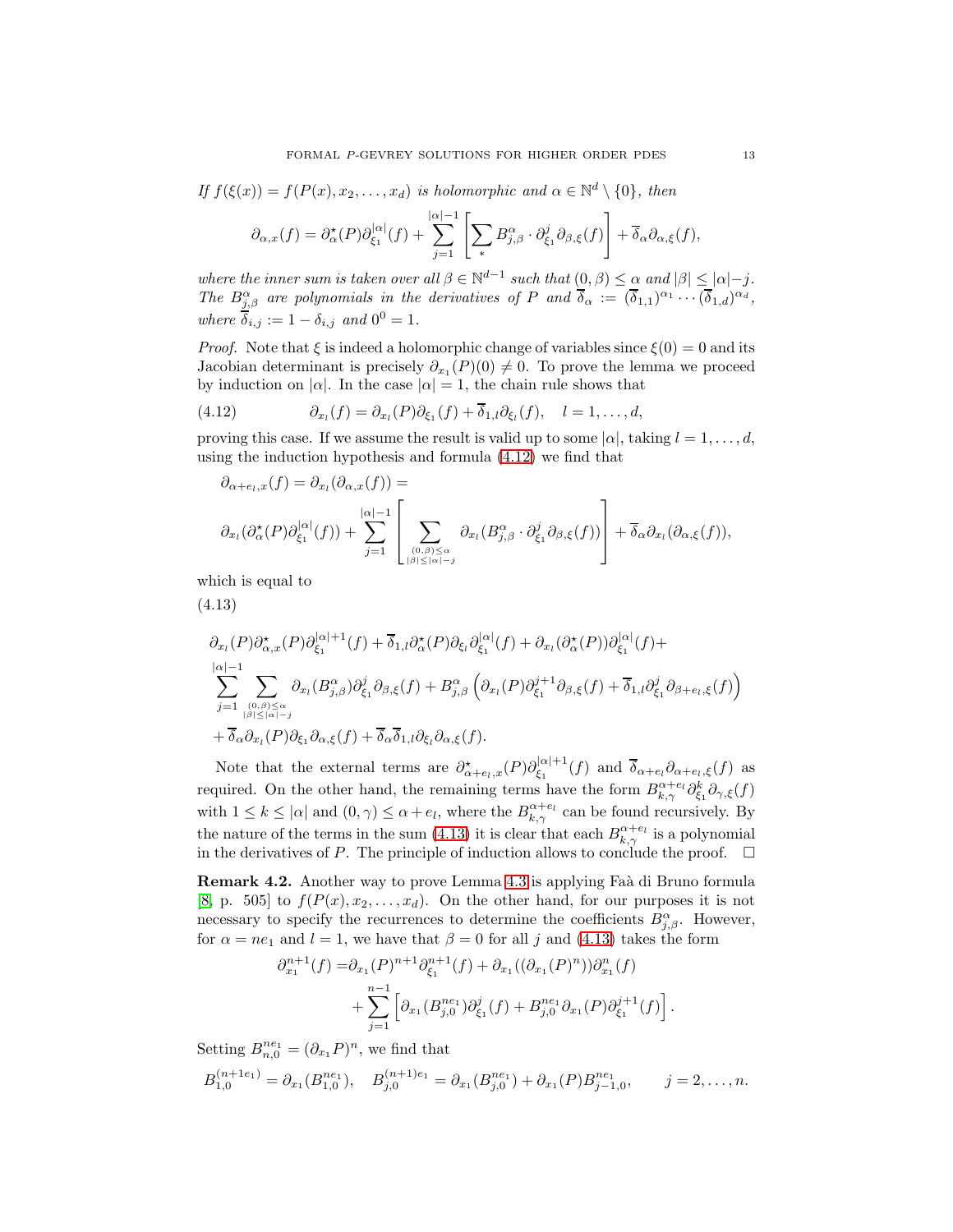This is recurrence [\(4.6\)](#page-10-3) in Lemma [4.1.](#page-10-6) Thus  $B_{1,0}^{ne_1} = A_{ne_1,1} = \partial_{x_1}^{n}(P), B_{j,0}^{ne_1} =$  $A_{ne_1,j}, j = 2, \ldots, n-1,$  and

$$
\partial_{x_1}^n(f) = (\partial_{x_1} P)^n \partial_{\xi_1}^n(f) + \sum_{j=1}^n A_{ne_1,j} \partial_{\xi_1}^j(f), \quad \text{for all } n \ge 1.
$$

#### 5. The proof of Theorems [1.1](#page-3-0) and [1.2](#page-3-1)

<span id="page-13-0"></span>The idea behind the proofs is simple. For Theorem [1.1](#page-3-0) we add a variable  $t$ and working in  $(t, x) \in (\mathbb{C} \times \mathbb{C}^d, 0)$  we search for a PDE satisfied by the series  $\hat{w} = \sum y_n t^n$ , where  $\hat{y} = \sum y_n P^n$  is the solution to the initial equation [\(1.5\)](#page-2-0). For Theorem [1.2,](#page-3-1) we can take  $P = \xi_1$  as one of the variables, and write [\(1.5\)](#page-2-0) as an equation in the new coordinates. In both cases the existence, uniqueness and Gevrey type will be obtained from Theorem [3.1.](#page-6-1)

*Proof of Theorem [1.1.](#page-3-0)* We point out that if  $F(x, 0) \equiv 0$ , then the unique formal power solution is zero. Thus we assume  $f(x) := F(x, 0) \neq 0$ . We will write

<span id="page-13-1"></span>(5.1) 
$$
F(x,y) = f(x) + A(x)y + H(x,y), \quad H(x,y) = \sum_{I \in \mathbb{N}^N, |I| \ge 2} A_I(x)y^I,
$$

where  $f \in \mathcal{O}_b(D_r^d, \mathbb{C}^N)$  with  $f(0) = 0, A \in \mathcal{O}_b(D_r^d, \mathbb{C}^{N \times N})$ , and  $H \in \mathcal{O}_b(D_r^d \times \mathbb{C}^{N \times N})$  $D_r^N, \mathbb{C}^N$  has no constant nor linear terms in its Taylor expansion with respect to y at the origin, and where  $r > 0$  is small. Since  $A(0) = D_y F(0, 0)$  is invertible, by continuity we can assume  $A(x)$  is also invertible for all  $x \in D_r^d$ .

We search for a formal  $P$ -series solution of  $(1.5)$  in the form

(5.2) 
$$
\widehat{y}(x) = \sum_{n=0}^{\infty} y_n(x) P(x)^n,
$$

with the  $y_n(x) \in \mathcal{O}_b(D_\rho^d, \mathbb{C}^N)$ , for all  $n \geq 0$ , for a common  $\rho > 0$ . The rest of the proof is divided in several steps.

**Step 1:** We determine the terms  $y_0(x), \ldots, y_{k-1}(x)$  inductively solving adequate implicit equations. For the coefficient  $y_0$ , setting  $x = 0$  in [\(1.5\)](#page-2-0) and recalling that  $F(0, 0) = 0$ , we require that  $y_0(0) = 0$ . Now we search for a holomorphic solution of

<span id="page-13-2"></span>(5.3) 
$$
f(x) + A(x)y_0(x) + H(x, y_0(x)) = 0.
$$

Since  $A(0)$  is invertible, shrinking  $r > 0$  if necessary, the implicit function theorem leads to the existence of such solution  $y_0(x) \in \mathcal{O}_b(D_r^d, \mathbb{C}^N)$  with  $y_0(0) = 0$ . Then, considering the change of variables  $y = y_0 + w_0$  in [\(1.5\)](#page-2-0), we find that  $w_0$  satisfies the system

(5.4) 
$$
\sum_{j=1}^{k} P^{j} L_{j}(w_{0}) = F_{0}(x, w_{0}) = g_{0}(x) + B_{0}(x)w_{0} + H_{0}(x, w_{0}),
$$

with  $F_0(0, 0) = 0$ , the matrix  $B_0(0)$  is invertible, and the Taylor expansion of  $H_0 \in \mathcal{O}_b(D^d_\rho \times D^N_\rho, \mathbb{C}^N)$  with respect to  $w_0$  has no constant nor linear terms. Here, we have written

$$
g_0 := -\sum_{j=1}^k P^j L_j(y_0), \qquad B_0 := A + A_0,
$$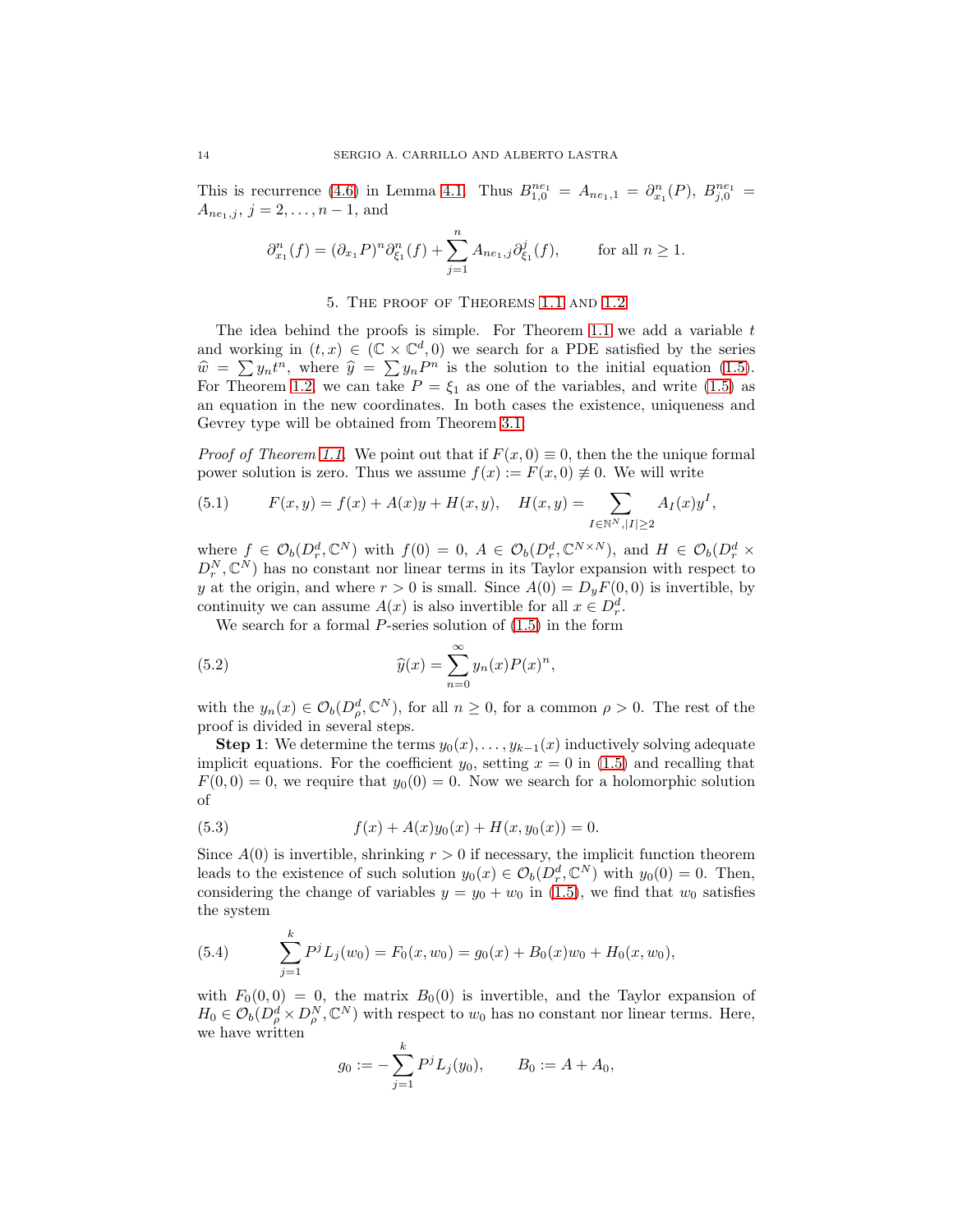where  $A_0 \in \mathcal{O}_b(D_\rho^d, \mathbb{C}^{N \times N})$  satisfies  $A_0(0) = 0$ . These maps are obtained from

$$
H(x, y_0(x) + w_0) - H(x, y_0(x)) = A_0(x)w_0 + H_0(x, w_0),
$$

 $A_0(x) = D_{w_0}(H(x, y_0(x) + w_0))|_{w_0=0} = D_yH(x, y_0(x)).$ 

We now proceed recursively, by means of the change of variables

 $w_{m-1} = w_m + y_m P^m$ ,  $m = 1, ..., k - 1$ ,

and determining functions  $g_m$ ,  $A_m$ ,  $B_m$  and  $H_m$  defined by

<span id="page-14-0"></span>(5.5) 
$$
A_m w_m + H_m(x, w_m) = H_{m-1}(x, w_m + y_m P^m) - H_{m-1}(x, y_m P^m)
$$
  

$$
g_m = -\sum_{j=1}^k P^j L_j(y_m P^m), \qquad B_m = B_{m-1} + A_m = A + (A_0 + \dots + A_m).
$$

Note that  $H_m$  has no constant or linear terms in its Taylor expansion in  $w_m$  near the origin and that  $B_m(0) = A(0)$  is an invertible matrix. Indeed, we see from [\(5.5\)](#page-14-0) that  $A_m = D_{w_m}(H_{m-1}(x, w_m + y_m P^m))|_{w_m=0} = D_{w_{m-1}}H_{m-1}(x, y_m P^m)$ , so  $A_m(0) = 0$  as required.

To proceed we need to define  $y_m$  in a consistent way. If  $y_{m-1}, g_{m-1}, B_{m-1}$  and  $H_{m-1}$  have been found, we set  $y_m$  as the unique holomorphic solution near the origin of the system

$$
P^{-m}g_{m-1} + B_{m-1}y_m + P^{-m}H_{m-1}(x, y_m P^m) = 0.
$$

This equation has holomorphic coefficients on some neighborhood of the origin. Indeed, the function  $g_{m-1}$  is divisible by  $P^m$  thanks to Lemma [4.2](#page-11-2) since  $g_{m-1}$  =  $-P \cdot \sum_{j=1}^{m-1} P^{j-1} L_j(y_{m-1}P^{m-1}) - \sum_{j=m}^{k} P^{j} L_j(y_{m-1}P^{m-1})$ . Also, if we write

$$
H_m(x, w_m) = \sum_{|I| \ge 2} A_{I,m}(x) w_m^I,
$$

then

$$
P^{-m}H_{m-1}(x, y_m P^m) = \sum_{|I| \ge 2} A_{I,m-1}(x) P^{m(|I|-1)} y_m^I,
$$

which also has holomorphic coefficients in x that vanish at  $x = 0$ . Therefore,  $y_m$  is determined by means of the implicit function theorem.

At this point it follows from a direct recursive argument that  $w_m$  satisfies

(5.6) 
$$
\sum_{j=1}^{k} P^{j} L_{j}(w_{m}) = F_{m}(x, w_{m}) := g_{m}(x) + B_{m}(x)w_{m} + H_{m}(x, w_{m}),
$$

where  $F_m(0,0) = 0$ ,  $B_m(0)$  is invertible, and  $H_m(x, w_m)$  has no constant nor linear terms in its Taylor expansion in  $w_m$  in a neighborhood of the origin. In conclusion, after collecting all the previous changes of variables we find that  $w = w_k$  defined by  $w = y - (y_0 + y_1P + \dots + y_{k-1}P^{k-1})$  satisfies

<span id="page-14-1"></span>(5.7) 
$$
\sum_{j=1}^{k} P^{j} L_{j}(w) = g(x) + B(x)w + H'(x, w),
$$

where  $g := g_{k-1} \in \mathcal{O}_b(D_r^d, \mathbb{C}^N)$  is divisible by  $P^k$ ,  $B := B_{k-1} \in \mathcal{O}_b(D_r^d, \mathbb{C}^{N \times N})$ with  $B(0)$  invertible, and  $H' = H_{k-1} \in \mathcal{O}_b(D_r^d \times D_r^N, \mathbb{C}^N)$  has no constant nor linear terms in its Taylor expansion with respect to  $w$ , and where  $r > 0$  has been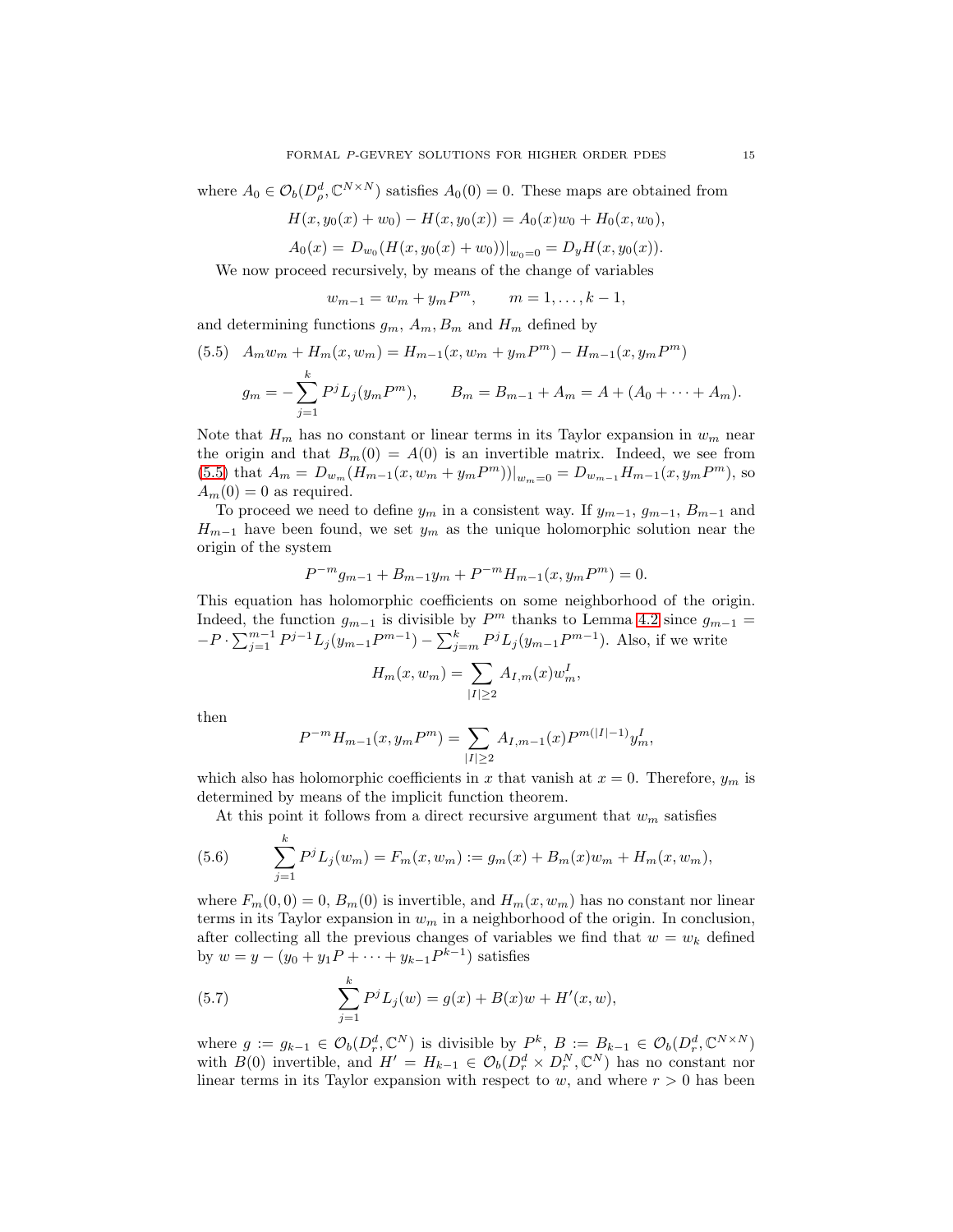reduced when required. Therefore, we can restrict the problem to find a solution of [\(5.7\)](#page-14-1) having the form

$$
\widehat{w}(x) = \sum_{n=k}^{\infty} y_n(x) P(x)^n.
$$

**Step 2:** We study the action of the operator  $P^{j}L_{j}$  on  $\widehat{w}(x)$  for each  $j = 1, ..., k$ . By the multivariate Leibniz rule [\(4.9\)](#page-11-3) and Lemma [4.1](#page-10-6) we see that

$$
L_j(w) = \sum_{|\alpha|=j} a_{\alpha}^{(j)} \sum_{n=k}^{\infty} \partial_{\alpha} (y_n P^n)
$$
  
= 
$$
\sum_{n=k}^{\infty} L_j(y_n) P^n + \sum_{n=k}^{\infty} \sum_{|\alpha|=j} a_{\alpha}^{(j)} \sum_{0<\beta\leq\alpha} {\alpha \choose \beta} \partial_{\alpha-\beta} (y_n) \sum_{l=1}^{|\beta|} \frac{n!}{(n-l)!} P^{n-l} A_{\beta,l},
$$
  
= 
$$
\sum_{n=k}^{\infty} L_j(y_n) P^n + S_j,
$$

where the first sum corresponds to  $\beta = 0$ . Note that the last inner sum is taken over  $1 \leq l \leq |\beta|$  since  $A_{\beta,l} = 0$  if  $l > |\beta|$ , and  $|\beta| \leq |\alpha| = j \leq k \leq n$ . Let us write  $S_j = S_{j,1} + S_{j,2}$ , where  $S_{j,2}$  retains the terms corresponding to  $\beta = \alpha$ . Then

$$
S_{j,2} = S_{j,3} + \sum_{n=k}^{\infty} y_n \frac{n!}{(n-j)!} P^{n-j} L_j^*(P),
$$

where  $S_{j,3}$  contains the terms in which  $l < j$  and  $S_{j,2}-S_{j,3}$  in the previous expression corresponds to  $l = j$ , according to the definition of  $L_j^*$ . Therefore,

$$
S_{j,3} = \sum_{n=k}^{\infty} \sum_{l=1}^{j-1} \left[ \sum_{|\alpha|=j} a_{\alpha}^{(j)} A_{\alpha,l} \right] y_n \frac{n!}{(n-l)!} P^{n-l}.
$$

On the other hand, we can organize the terms in  $S_{j,1}$  to write

$$
S_{j,1} = \sum_{n=k}^{\infty} \sum_{m=1}^{j-1} \sum_{l=1}^{m} \left[ \sum_{\substack{|\alpha|=j,\\|\beta|=m,\beta<\alpha}} {\alpha \choose \beta} a_{\alpha}^{(j)} \partial_{\alpha-\beta}(y_n) A_{\beta,l} \right] \frac{n!}{(n-l)!} P^{n-l}
$$
  
= 
$$
\sum_{n=k}^{\infty} \sum_{l=1}^{j-1} \left[ \sum_{m=l}^{j-1} \sum_{\substack{|\alpha|=j,\\|\beta|=m,\beta<\alpha}} {\alpha \choose \beta} a_{\alpha}^{(j)} \partial_{\alpha-\beta}(y_n) A_{\beta,l} \right] \frac{n!}{(n-l)!} P^{n-l},
$$

by grouping those indices  $\beta$  with the same norm.

<span id="page-15-0"></span>Step 3: We search for a partial differential equation satisfied by

(5.8) 
$$
\widehat{W}(t,x) := \sum_{n=k}^{\infty} y_n(x) t^n,
$$

from the system [\(5.7\)](#page-14-1) satisfied by  $\hat{w}(x) = \hat{W}(P(x), x)$ . Indeed, recalling [\(1.8\)](#page-3-2) we can write  $L_j^*(P) = \phi_j \cdot P$ , for some holomorphic function  $\phi_j$  near the origin.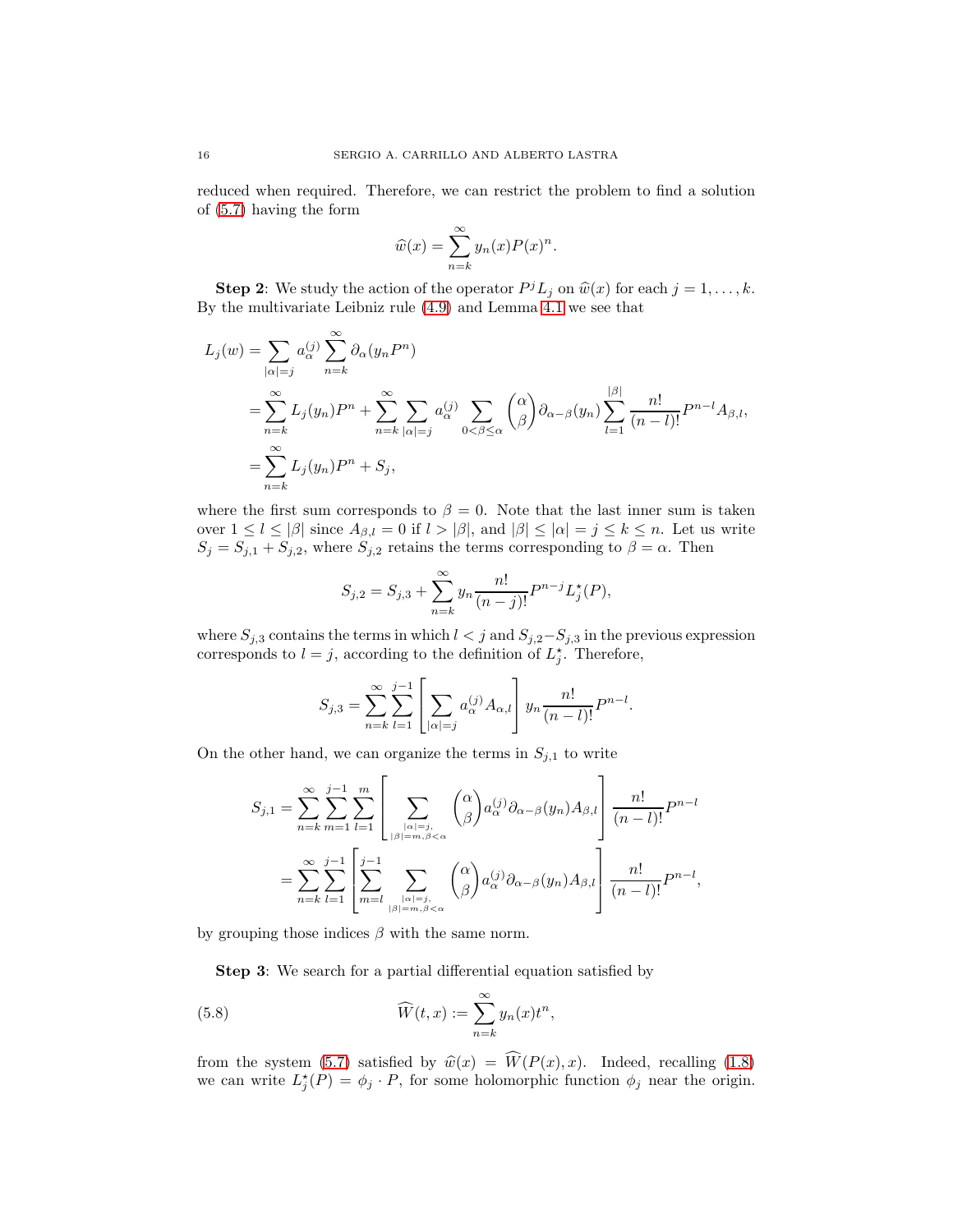Therefore, noticing that  $\frac{n!}{(n-l)!}P^{n-l} = \partial_t^l(t^n)|_{t=P}$ , for  $l \leq n$ , we find

$$
P^j\sum_{n=k}^{\infty}y_n\frac{n!}{(n-j)!}P^{n-j}L_j^{\star}(P)=\phi_jt^{j+1}\partial_t^j(\widehat{W})\Big|_{t=P}.
$$

Let us consider the differential operator

$$
K(x)(t, D^k W) := -H'(x, W) + \sum_{j=1}^k \left[ t^j L_j(W) + \phi_j t^{j+1} \partial_t^j(W) + \sum_{j=1}^{j-1} \left( \sum_{|\alpha|=j} a_{\alpha}^{(j)} A_{\alpha,l} t^j \partial_t^l(W) + \sum_{m=l}^{j-1} \sum_{\substack{|\alpha|=j, \\ |\beta|=m, \beta < \alpha}} {\alpha \choose \beta} a_{\alpha}^{(j)} A_{\beta,l} \partial_{\alpha-\beta} t^j \partial_t^l(W) \right) \right].
$$

Then  $\hat{w}(x) = \sum_{n=k}^{\infty} y_n P^n$  satisfies [\(5.7\)](#page-14-1) if and only if  $\widehat{W}$  in [\(5.8\)](#page-15-0) satisfies

$$
B(x)W = -h(x)t^k + K(x)(t, D^k W),
$$

where  $g = h \cdot P^k$ . Theorem [3.1](#page-6-1) for  $p = 0$  proves that this equation has a unique formal power series solution  $\widehat{W}(t, x)$  of the form [\(5.8\)](#page-15-0). Therefore, we have the existence and uniqueness of the solution  $w$  of equation [\(5.7\)](#page-14-1) and therefore of the main equation [\(1.5\)](#page-2-0).

Finally, Theorem [3.1](#page-6-1) also asserts that  $\widehat{W}(t, x)$  is s-Gevrey in t where s in [\(3.2\)](#page-6-4) is computed using the derivatives appearing in K. In this case,  $s_0(t^j \partial_\alpha) = |\alpha|/j = 1$ , for the terms in  $t^j L_j$ ,

$$
s_0(t^{j+1}\partial_t^j) = j
$$
,  $s_0(t^j\partial_t^l) = \frac{l}{j-l}$ , and  $s_0(t^j\partial_t^l\partial_{\alpha-\beta}) = \frac{l+|\alpha|-|\beta|}{j-l}$ ,

where  $1 \leq j \leq k, l \leq j-1, |\alpha| = j, 0 < \beta \leq \alpha$ , and  $l \leq |\beta| \leq j-1$ . Thus

$$
s_0(t^j \partial_t^l) \le \frac{j-1}{j-l} \le j-1
$$
, and  $s_0(t^j \partial_t^l \partial_{\alpha-\beta}) \le \frac{|\alpha|}{j-l} \le j$ .

Therefore, the maximum s of these values is k and it attained at the term  $\phi_k t^{k+1} \partial_t^k$ , when  $\phi_k \neq 0$ . If  $\phi_k = 0$ , we still have that  $s = k$  as it is also attained at the terms  $a_{\alpha}^{(k)}A_{\beta,|\beta|}\partial_{\alpha-\beta}t^k\partial_t^{k-1}$ , where  $|\alpha|=k$  and  $\beta<\alpha$  with  $|\beta|=k-1$ . But  $L_k\neq 0$ , so there is  $\alpha_0 \in \mathbb{N}^d$  with  $|\alpha_0| = k$  and  $a_{\alpha_0}^{(k)} \neq 0$ . Recalling formula  $(4.2)$  we see that at least one of these terms appears in K, thus  $s = k$ . In conclusion,  $\widehat{W}$  is a k-Gevrey series in t, i.e.  $\widehat{w}$  is a P-k-Gevrey series as we wanted to show. series in t, i.e,  $\hat{w}$  is a P-k-Gevrey series as we wanted to show.

It is worth remarking that the proof of Theorem [1.1](#page-3-0) simplifies considerably when  $k = 1$ . To highlight the main ideas used we reproduce the argument again.

<span id="page-16-0"></span>Corollary 5.1. Consider the partial differential equation

<span id="page-16-1"></span>(5.9) 
$$
P(x)L_1(y) = F(x, y),
$$

where  $L_1 = a_1 \partial_{x_1} + \cdots + a_d \partial_{x_d}$  has holomorphic coefficients at the origin, F is holomorphic near the origin,  $F(0,0) = 0$ , and  $D_yF(0,0)$  is an invertible matrix. If P divides  $L_1(P)$ , equation [\(5.9\)](#page-16-1) has a unique formal power series solution  $\hat{y} \in$  $\mathbb{C}[[x]]^N$  with  $\widehat{y}(0) = 0$ , which is a P-1-Gevrey series.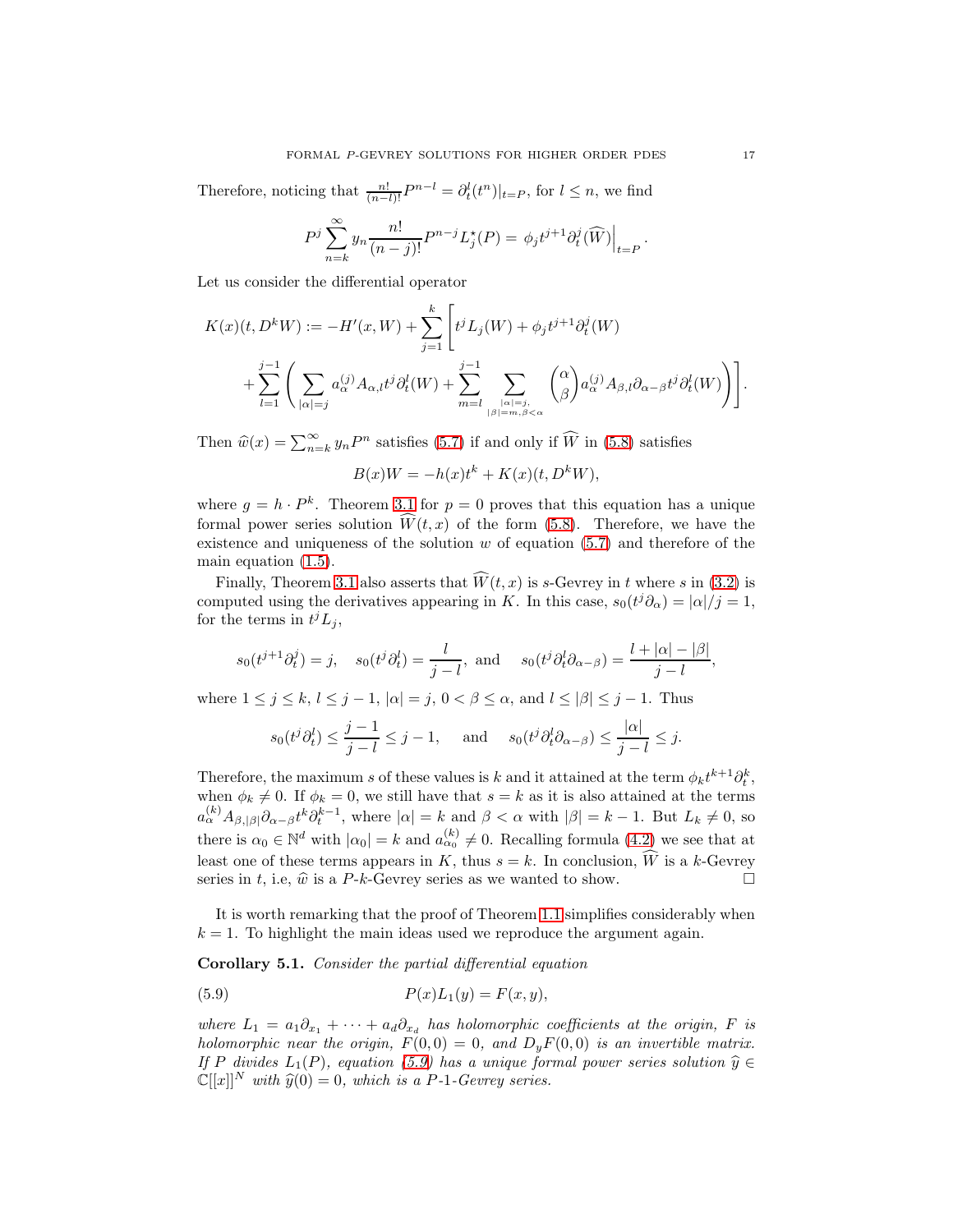*Proof.* Writing F as in equation [\(5.1\)](#page-13-1) and setting  $y = y_0 + w$  in the equation [\(5.9\)](#page-16-1), where  $y_0$  solves the implicit equation [\(5.3\)](#page-13-2), we find that w satisfies

(5.10) 
$$
P \cdot L_1(w) = g_0(x) + B_0(x)w + H_0(x, w),
$$

where  $g_0 = -P \cdot L_1(y_0)$ ,  $B_0(x)$  is invertible at  $x = 0$ , and the Taylor expansion of  $H_0(x, w)$  in w has no constant nor linear terms. This reduces the problem to find a formal solution  $\widehat{w}(x) = \widehat{W}(x, P(x))$ , where  $\widehat{W}(x, t) = \sum_{n=1}^{\infty} y_n(x) t^n$ . Note that

<span id="page-17-0"></span>
$$
P \cdot L_1(\widehat{w}) = \sum_{n=1}^{\infty} L_1(y_n) P^{n+1} + \phi \cdot n y_n P^{n+1} = (tL_1 + \phi t^2 \partial_t) \widehat{(W)} \Big|_{t=P},
$$

where  $L_1(P) = \phi \cdot P$ . Therefore,  $\hat{w}$  solves [\(5.10\)](#page-17-0) if and only  $\widehat{W}$  solves

<span id="page-17-1"></span>(5.11) 
$$
B_0(x)W = -L_1(y_0)t + (tL_1 + \phi(x)t^2 \partial_t) W - H_0(x, W).
$$

Theorem [3.1](#page-6-1) for  $p = 0$  shows that [\(5.11\)](#page-17-1) has a unique formal power series solution  $\hat{W}(x,t)$  where the  $y_n$  are holomorphic functions in a common neighborhood of  $0 \in \mathbb{C}^d$ . Moreover,  $\widehat{W}$  is s-Gevrey, where s is the of  $s_0(\phi t^2 \partial_t) = 1$  and  $s_0(t\partial_{x_j}) = 1$ , for  $j = 1, ..., d$  such that  $a_j \neq 0$ . Since  $L_1 \neq 0$ , it follows that  $s = 1$  as required.  $\Box$ 

We move now to Theorem [1.2.](#page-3-1) Although we can apply the same technique as in Theorem [1.1,](#page-3-0) it is easier to directly take  $P$  as one of the coordinates.

Proof of Theorem [1.2.](#page-3-1) By hypothesis  $L_k^*(P)(0) = \sum_{|\alpha|=k} a_{\alpha}^{(k)}(0) \partial_{\alpha}^*(P)(0) \neq 0$ . Thus at least one of these terms is non-zero, so necessarily  $\partial_{x_l}(P)(0) \neq 0$  for some  $l = 1, \ldots, d$  —recall [\(4.1\)](#page-9-1)—. Up to permuting the coordinates we can assume that  $l = 1$ . We make the change of variables [\(4.11\)](#page-11-4) and write equation [\(1.5\)](#page-2-0) in the coordinates  $\xi = (\xi_1, \xi'), \xi' := (\xi_2, \dots, \xi_d).$  In fact, setting  $u(\xi) = y(x)$ , Lemma [4.3](#page-11-1) shows that

$$
\sum_{j=1}^k P^j L_j(y) = \sum_{j=1}^k L_j^*(P) \xi_1^j \partial_{\xi_1}^j(u) + \xi_1^j C_j(\xi, u, D^j u),
$$
  

$$
C_j(\xi, u, D^j u) := \sum_{|\alpha|=j} \overline{a}_{\alpha}^j(\xi) \left[ \overline{\delta}_{\alpha} \partial_{\alpha,\xi}(u) + \sum_{l=1}^{j-1} \sum_{\ast} B_{l,\beta}^{\alpha} \cdot \partial_{\xi_1}^l \partial_{\beta,\xi}(u) \right],
$$

where the inner sum is taken over all  $\beta \in \mathbb{N}^{d-1}$  such that  $(0, \beta) \leq \alpha$  and  $|\beta| \leq |\alpha|-l$ , and  $\overline{a}_{\alpha}^{j}(\xi) = a_{\alpha}^{(j)}(x)$ . Therefore,  $y(x) = \sum_{\beta \in \mathbb{N}^{d}} y_{\beta} x^{\beta} \in \mathbb{C}[[x]]^{N}$  is a solution of [\(1.5\)](#page-2-0) if and only if  $u(\xi) = y(x(\xi)) = \sum_{n=0}^{\infty} u_n(\xi') \xi_1^n \in \mathbb{C}[[\xi]]^N$  satisfies

<span id="page-17-2"></span>(5.12) 
$$
\sum_{j=1}^{k} L_j^{\star}(P) \xi_1^j \partial_{\xi_1}^j(u) = \overline{F}(\xi, u) - \sum_{j=1}^{k} \xi_1^j C_j(\xi, u, D^j u),
$$

where  $\overline{F}(\xi, u) = F(x, y)$ . Write F as in equation [\(5.1\)](#page-13-1), and expand  $A(x) = \overline{A}(\xi)$  $A_0(\xi') + \sum_{m=1}^{\infty} A_m(\xi') \xi_1^m$  in powers of  $\xi_1$ , where  $A_0(0) = A_0$ . Then we conclude that [\(5.12\)](#page-17-2) has the form of equation [\(3.1\)](#page-6-2) with  $p = k$ , and

$$
c_0(\xi') = A_0(\xi'),
$$
  $c_j = L_j^*(P)I_N,$   $j = 1,...,k.$ 

Now, Remark [3.2](#page-8-2) and the hypothesis [\(1.9\)](#page-3-3) guarantee that we can apply Theorem [3.1](#page-6-1) to [\(5.12\)](#page-17-2) to conclude the existence and uniqueness of the solution  $u(\xi) \in \mathbb{C}[[\xi]]^N$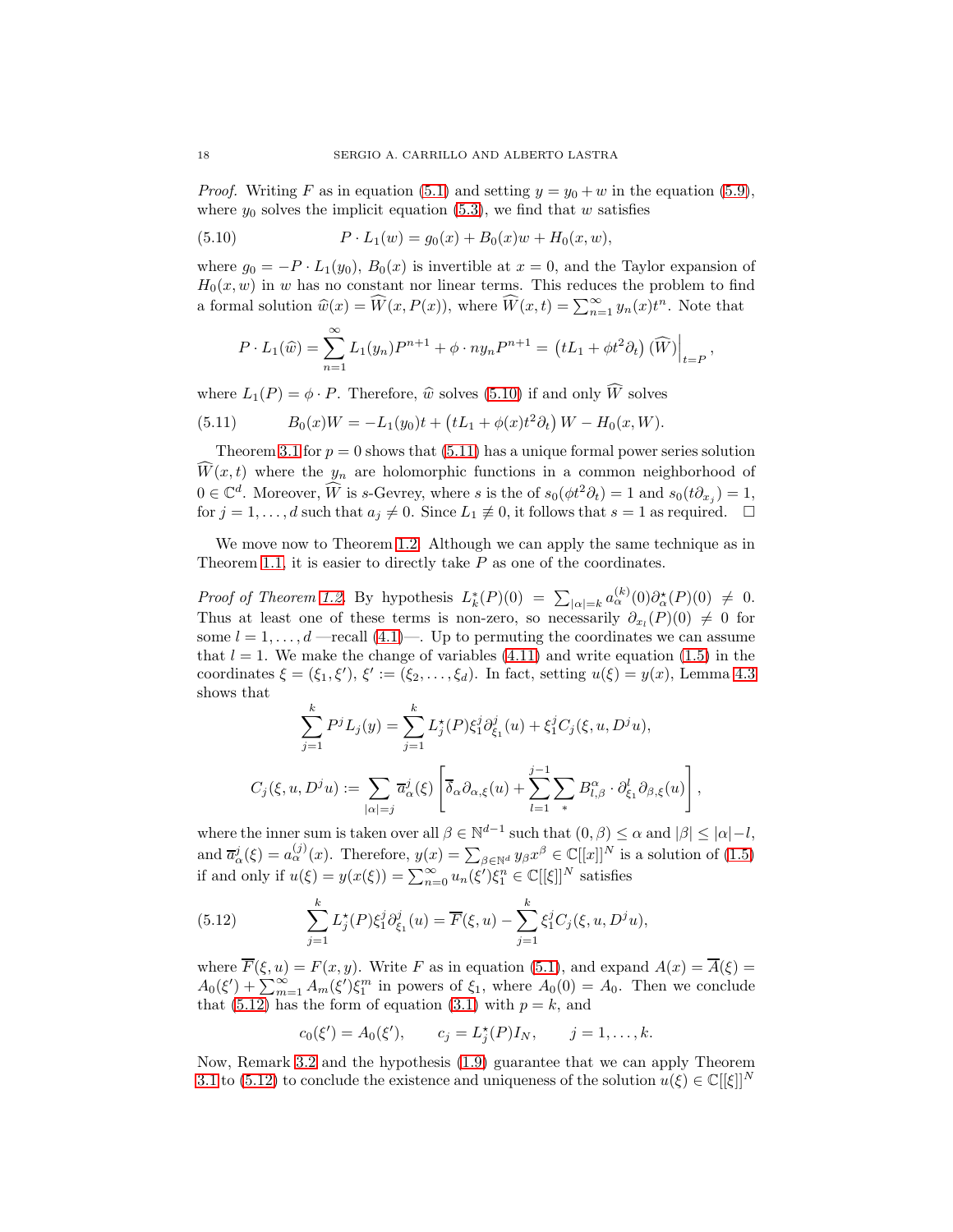which is s-Gevrey, with s as in  $(3.5)$ . The terms that appear in  $(5.12)$  satisfy

$$
s_k(\xi_1^j \partial_{\alpha,\xi}) = \max\left\{0, \frac{|\alpha|-k}{j}\right\} = 0, \quad s_k(\xi_1^j \partial_{\xi_1}^l \partial_{\beta,\xi}) = \max\left\{0, \frac{|\beta|+l-k}{j-l}\right\} = 0,
$$

because  $|\beta|+l-k \le |\alpha|-k = j-k \le 0$ . Therefore,  $s = 0$  and  $u(\xi) = y(x) \in \mathbb{C}\lbrace x \rbrace^N$ is convergent as we wanted to show.

For the case  $k = 1$  Corollary [5.1](#page-16-0) takes the following form, c.f. [\[6,](#page-20-20) Theorem 2].

<span id="page-18-0"></span>Corollary 5.2. Assume the conditions of Corollary [5.1,](#page-16-0) but now suppose that  $L_1(P)(0) \neq 0$ . If  $nL_1(P)(0)I_N - D_yF(0,0) \in GL_N(\mathbb{C})$ , for all  $n \in \mathbb{N}$ , equation [\(5.9\)](#page-16-1) has a unique analytic solution at the origin  $\hat{y} \in \mathbb{C}\lbrace x \rbrace^N$  with  $\hat{y}(0) = 0$ .

### 6. Examples

<span id="page-18-1"></span>We include some worked examples. In particular, Example [6.2](#page-19-0) shows that the Gevrey type provided by Theorem [1.1](#page-3-0) is attained, thus, in general it cannot be improved. For more examples in the case  $k = 1$  we refer to [\[6\]](#page-20-20), including the use of ramifications and punctual blow-ups [\(2.3\)](#page-5-1) to bring other differential equations into a form where Theorem [1.1](#page-3-0) can be applied.

**Example 6.1.** Fix integers  $m, k \ge 1$  and consider the scalar equation

(6.1) 
$$
x^{(m+1)k} \partial_x^k y = y - 1 - \frac{x^k}{k!}.
$$

It has a unique formal solution  $\hat{y}(x) = \sum_{n=0}^{\infty} y_n x^n$  given by

$$
y_0 = y_k = y_{mk+k} = 1,
$$
  $y_{jmk+k} = \prod_{l=1}^{j-1} \frac{(lmk+k)!}{(lmk)!}, \quad j \ge 2,$ 

and  $y_n = 0$  in other cases. But  $(lmk + k)!/(lmk)! = (lmk + 1) \cdots (lmk + k) \le$  $(lmk+k)^k \leq ((j-1)mk+k)^k = k^k((j-1)m+1)^k \leq (2km)^k(j-1)^k$ . Thus

$$
a_j := y_{jmk+k} \le (2km)^{k(j-1)}(j-1)^{k(j-1)},
$$

and

<span id="page-18-2"></span>(6.2) 
$$
\widehat{y}(x) = 1 + x^k \cdot \sum_{j=0}^{\infty} a_j (x^{mk})^j
$$
 is  $x^{mk}$ -*k*-Gevrey, i.e., it is  $x^{-1}/m$ -Gevrey.

On the other hand, for  $k \geq 2$  we can apply Theorem [1.1](#page-3-0) to  $P(x) = x^{m+1}$  and  $L_k = \partial_x^k$  to conclude that  $\hat{y}$  is  $x^{m+1}$ - $k$ -Gevrey, i.e.,  $x$ - $\frac{k}{m+1}$ -Gevrey. In fact,

$$
L_k^{\star}(P) = ((m+1)x^m)^k
$$
 is divisible by P,

since  $m + 1 \leq mk$ . If  $m + 1 < mk$ , [\(6.2\)](#page-18-2) gives a better bound. However, if  $m+1 = mk$ , then  $m = 1$ ,  $k = 2$ , and Theorem [1.1](#page-3-0) gives an optimal bound. Indeed,

$$
\widehat{y}(x) = 1 + \frac{x^2}{2} \sum_{j=0}^{\infty} (2j)! x^{2j}
$$

which is exactly  $x^2$ -2-Gevrey, i.e.,  $x$ -1-Gevrey.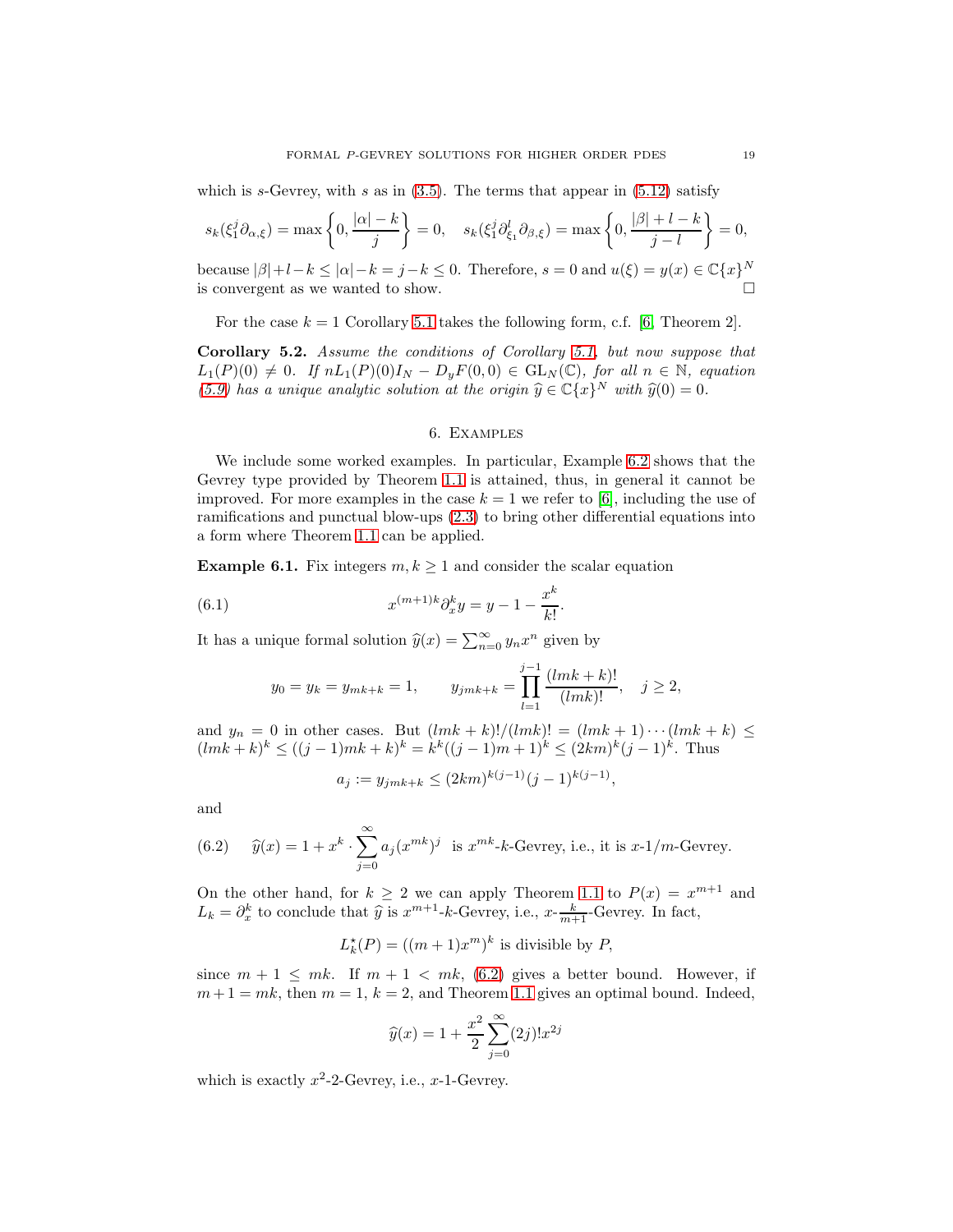<span id="page-19-0"></span>Example 6.2. Consider the scalar equation

$$
x_1^2 x_2^2 (x_1^2 \partial_{x_1}^2 u + x_2^2 \partial_{x_2}^2 u + 2 \partial_{x_1 x_2} u) - 2u = 2x_1 x_2,
$$

having as unique formal power series solution  $\hat{u}(x_1, x_2) = \sum_{n=0}^{\infty} a_n x_1^n x_2^n$ . In fact, this equation corresponds to the ODE

$$
t^4 \partial_t^4 w + t(t \partial_t)^2 w - w = t,
$$

where  $t = x_1x_2$  and  $u(x_1, x_2) = w(t)$ . Theorem [3.1](#page-6-1) proves that  $\hat{w}(t) = \hat{u}(x_1, x_2)$  is t-2-Gevrey. Theorem [1.1](#page-3-0) applied to  $k = 2$ ,  $P = x_1x_2$ ,  $L_1 = 0$ , and

$$
L_2 = x_1^2 \partial_{x_1}^2 + x_2^2 \partial_{x_2}^2 + 2 \partial_{x_1 x_2},
$$

shows  $\hat{u}$  is  $x_1x_2$ -2-Gevrey since  $L_1^*(P) = 0$  and  $L_2^*(P) = 2P^2 + 2P = 2P(1 + P)$ .

We can also find the Gevrey order by direct means. First, the  $a_n$  are given by  $a_0 = 0, a_1 = a_2 = 1, \text{ and}$ 

$$
a_n = (n-1)^2 a_{n-1} + (n-2)(n-3)a_{n-2}, \qquad \text{for } n \ge 3.
$$

If we set  $\alpha_n = a_n/(n-1)!^2$ ,  $n \ge 1$ , this sequence satisfies

$$
\alpha_n = \alpha_{n-1} + \frac{n-3}{(n-1)^2(n-2)}\alpha_{n-2}.
$$

It follows by induction that  $1 \leq \alpha_n \leq \varphi^n$ , where  $\varphi = (1 + \sqrt{5})/2$  solves  $\varphi^2 = \varphi + 1$ . In conclusion,  $(n-1)!^2 \le a_n \le \varphi^n (n-1)!^2$ , so  $\hat{u}$  is exactly  $x_1 x_2$ -2-Gevrey. Thus, the Gevrey type provided by Theorem [1.1](#page-3-0) cannot be improved.

Example 6.3. Returning to the framework of singular perturbations, we consider systems

$$
\epsilon^k x^{k+1} \partial_x^k y + \sum_{j=1}^{k-1} \epsilon^j x^{j+1} a_j(x, \epsilon) \partial_x^j y = F(x, \epsilon, y),
$$

where  $\mathbb{C} \ni \epsilon \to 0$ ,  $x \in \mathbb{C}$ , the  $a_j$  are holomorphic near  $(0,0) \in \mathbb{C}^2$ , and y and F are as in Theorem [1.1.](#page-3-0) The main result can be applied to  $P(x, \epsilon) = x\epsilon$ ,  $L_k = x\partial_x^k$  and  $L_j = a_j x \partial_x^j$  since

$$
L_k^*(P) = x(\partial_x P)^k = x\epsilon^k
$$
, and  $L_j^*(P) = a_j x(\partial_x P)^j = a_j x\epsilon^j$ ,

are divisible by P. Therefore, this system has a unique formal power series solution in x and  $\epsilon$  which is x $\epsilon$ -k-Gevrey. The case  $k = 1$  was first established in [\[3\]](#page-20-4).

**Example 6.4.** Fix  $\alpha \in \mathbb{N}^d \setminus \{0\}$  and consider the equation

$$
(x^{\alpha})^k L_k(y)(x) + \cdots + x^{\alpha} L_1(y)(x) = F(x, y),
$$

with differential operators of the form  $L_j = \sum_{|\beta|=j} b_{\beta}(x) x^{\beta} \partial_{\beta}$ , where  $b_{\beta} \in \mathcal{O}_b(D_r^d)$ , for a common  $r > 0$ . Assuming that  $D_y F(0,0)$  is invertible, since

$$
L_j^{\star}(x^{\alpha}) = x^{j\alpha} \cdot \sum_{|\beta|=j} \alpha^{\beta} b_{\beta}(x),
$$

is divisible by  $x^{\alpha}$  for all  $j = 1, ..., d$ , Theorem [1.1](#page-3-0) proves that this equation has a unique  $x^{\alpha}$ -k-Gevrey series solution. Note that equation [\(1.2\)](#page-1-1) is a particular case for  $k = 1$ , where this Gevrey bound is optimal due to the  $x^{\alpha}$ -1-summability of the solution and Tauberian theorems for these methods, [\[5,](#page-20-18) [7\]](#page-20-21).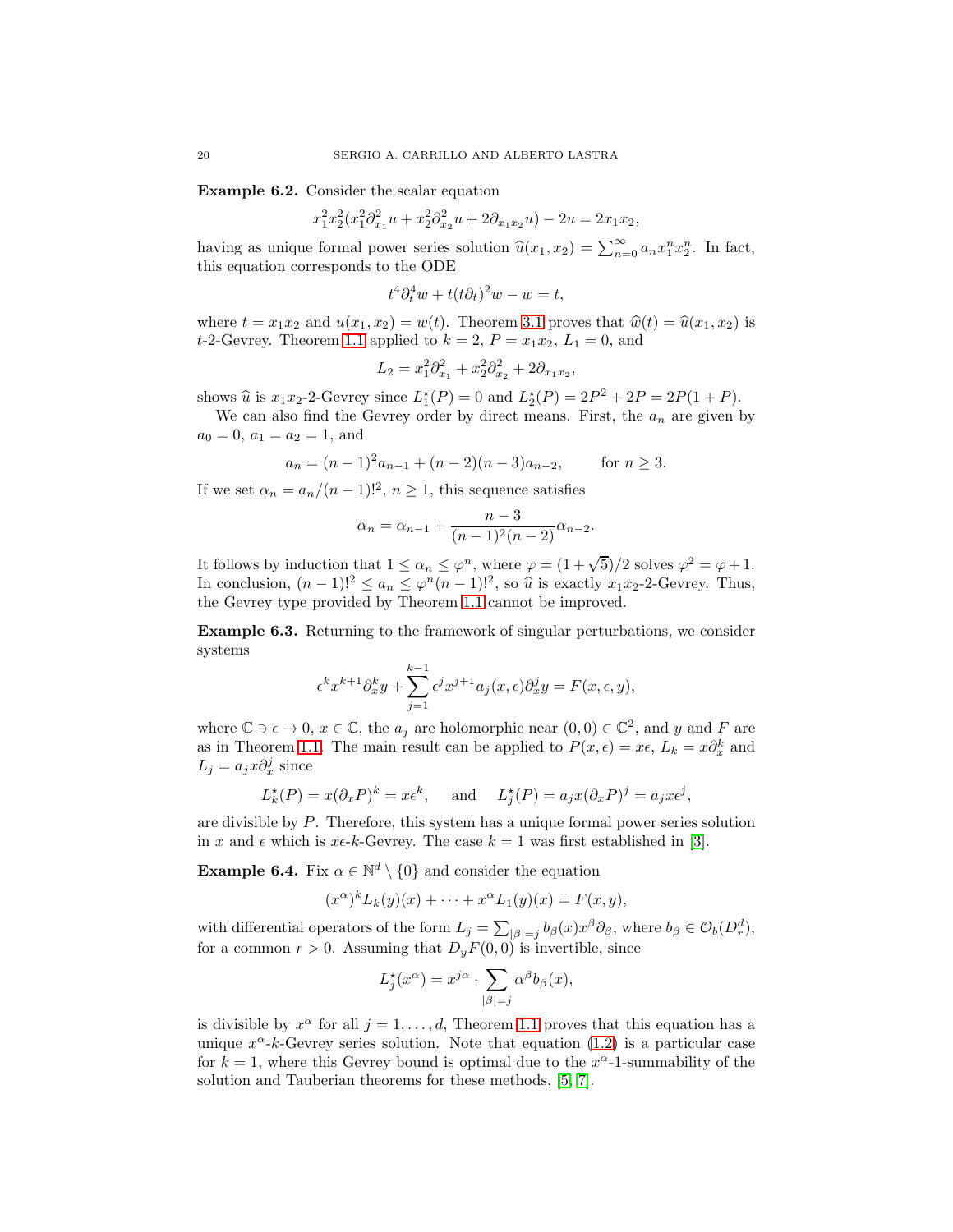#### **REFERENCES**

- <span id="page-20-9"></span>[1] I. Baldom´a, E. Fontich, P. Mart´ın. Gevrey estimates for one dimensional parabolic invariant manifolds of non-hyperbolic fixed points. Discrete Contin. Dyn. Syst. 37, no. 8, 4159–4190 (2017). [doi:10.3934/dcds.2017177](http://dx.doi.org/10.3934/dcds.2017177)
- <span id="page-20-6"></span>[2] W. Balser, M. Yoshino, Gevrey order of formal power series solutions of inhomogeneous partial differential equations with constant coefficients. Funkcial. Ekvac. 53, no. 3, 411–434 (2010). [doi:10.1619/fesi.53.411](http://dx.doi.org/10.1619/fesi.53.411)
- <span id="page-20-4"></span>[3] M. Canalis-Durand, J.P. Ramis, R. Schäfke, Y. Sibuya, Gevrey solutions of singularly perturbed differential equations, J. Reine Angew. Math. 518, 95–129 (2000). [doi:10.1515/crll.2000.008](http://dx.doi.org/10.1515/crll.2000.008)
- <span id="page-20-17"></span>[4] M. Canalis–Durand, J. Mozo-Fernández, R. Schäfke R., Monomial summability and doubly singular differential equations. J. Differential Equations 233(2), 485–511 (2007). [doi:10.1016/j.jde.2006.11.005](http://dx.doi.org/10.1016/j.jde.2006.11.005)
- <span id="page-20-18"></span>[5] S.A. Carrillo, Summability in a monomial for some classes of singularly perturbed partial differential equations. Publ. Mat. 65(1), 83-127 (2021). [doi:10.5565/PUBLMAT6512103](http://dx.doi.org/10.5565/PUBLMAT6512103)
- <span id="page-20-20"></span>[6] S. A. Carrillo, C. A. Hurtado, Formal P-Gevrey series solutions of first order holomorphic PDEs, to appear in the volume "Formal and Analytic Solutions of Differential Equations : Proceedings of the conference FASNET". World Scientific Publishing Europe Ltd, 2021. Avaiable at [arXiv:2002.04404v3](http://arxiv.org/abs/2002.04404v3)
- <span id="page-20-21"></span>[7] S.A. Carrillo, J. Mozo–Fernández and R. Schäfke, Tauberian theorems for summability in analytic functions, J. Math. Anal. Appl. 489(2), 124174, (2020). [doi:10.1016/j.jmaa.2020.124174](http://dx.doi.org/10.1016/j.jmaa.2020.124174)
- <span id="page-20-22"></span>[8] G.M. Constantine, T.H. Savits, A multivariate Faa di Bruno formula with applications, Trans. Amer. Math. Soc., 348 (2), 503–520 (1996). [doi:10.1090/S0002-9947-96-01501-2](http://dx.doi.org/10.1090/S0002-9947-96-01501-2)
- <span id="page-20-11"></span>[9] R. Gérard, H. Tahara, Singular nonlinear partial differential equations. Aspects of Mathematics. E28. Wiesbaden: Vieweg. viii, 1996.
- <span id="page-20-3"></span>[10] R. Gontsov, I. Goryuchkina, The Maillet-Malgrange type theorem for generalized power series. Manuscripta Math. 156, no. 1–2, 171–185 (2018). [doi:10.1007/s00229-017-0957-0](http://dx.doi.org/10.1007/s00229-017-0957-0)
- <span id="page-20-12"></span>[11] M. Hibino, Formal Gevrey theory for singular first order semi-linear partial differential equations, Osaka J. Math. 41(1), 159–191 (2004).
- <span id="page-20-13"></span>[12] M. Hibino, Divergence property of formal solutions for singular first order linear partial differential equations, Publ. Res. Inst. Math. Sci. 35(6), 893-919 (1999). [doi:10.2977/prims/1195143361](http://dx.doi.org/10.2977/prims/1195143361)
- <span id="page-20-8"></span>[13] G. K. Immink, On the Gevrey order of formal solutions of nonlinear difference equations. J. Difference Equ. Appl. 12, no. 7, 769–776 (2006). [doi:10.1080/10236190600734176](http://dx.doi.org/10.1080/10236190600734176)
- <span id="page-20-7"></span>[14] A. Lastra, S. Michalik, M. Suwińska, Estimates of formal solutions for some generalized moment partial differential equations. J. Math. Anal. Appl. 500 (2021) 125094. [doi:10.1016/j.jmaa.2021.125094](http://dx.doi.org/10.1016/j.jmaa.2021.125094)
- <span id="page-20-16"></span>[15] A. Lastra, H. Tahara, Maillet type theorem for nonlinear totally characteristic partial differential equations. Math. Ann. 377, no. 3–4, 1603–1641 (2020). [doi:10.1007/s00208-019-01864-x](http://dx.doi.org/10.1007/s00208-019-01864-x)
- <span id="page-20-10"></span>[16] L. López-Hernanz, Summable formal invariant curves of diffeomorphisms. Ergod. Th.  $\mathcal B$  Dynam. Sys. 32, 211–221 (2012). [doi:10.1017/S0143385710000805](http://dx.doi.org/10.1017/S0143385710000805)
- <span id="page-20-0"></span>[17] E. Maillet, Sur les séries divergentes et les équations différentielles, Ann. Ecole Normale, Ser. 3, 20, 487–518 (1903). [doi:10.24033/asens.531](http://dx.doi.org/10.24033/asens.531)
- <span id="page-20-1"></span>[18] B. Malgrange, Sur le théorème de Maillet,  $Asymptot.$  Anal. 2, 1–4 (1989). [doi:10.3233/ASY-1989-2101](http://dx.doi.org/10.3233/ASY-1989-2101)
- <span id="page-20-19"></span>[19] J. Mozo-Fernández, R. Schäfke, Asymptotic expansions and summability with respect to an analytic germ, Publ. Mat. 63(1), 3–79 (2019). [doi:10.5565/PUBLMAT6311901](http://dx.doi.org/10.5565/PUBLMAT6311901)
- <span id="page-20-2"></span>[20] J.-P. Ramis, Dévissage Gevrey. Astérisque 59/60, 173–204 (1978). [http://www.numdam.org/item/AST\\_1978\\_\\_59-60\\_\\_173\\_0](http://www.numdam.org/item/AST_1978__59-60__173_0)
- <span id="page-20-5"></span>[21] P. Remy, Gevrey order and summability of formal series solutions of some classes of inhomogeneous linear partial differential equations with variable coefficients. J. Dyn. Control Syst. 22, no. 4, 693–711 (2016). [doi:10.1007/s10883-015-9301-8](http://dx.doi.org/10.1007/s10883-015-9301-8)
- <span id="page-20-14"></span>[22] A. Shirai, Maillet type theorem for singular first order nonlinear partial differential equations of totally characteristic type. Part II. Opuscula Math. 35, no. 5, 689–712 (2015). [doi:10.7494/OpMath.2015.35.5.689](http://dx.doi.org/10.7494/OpMath.2015.35.5.689)
- <span id="page-20-15"></span>[23] A. Shirai, A Maillet type theorem for first order singular nonlinear partial differential equations. Publ. Res. Inst. Math. Sci. 39, No. 2, 275–296 (2003). [doi:10.2977/prims/1145476104](http://dx.doi.org/10.2977/prims/1145476104)